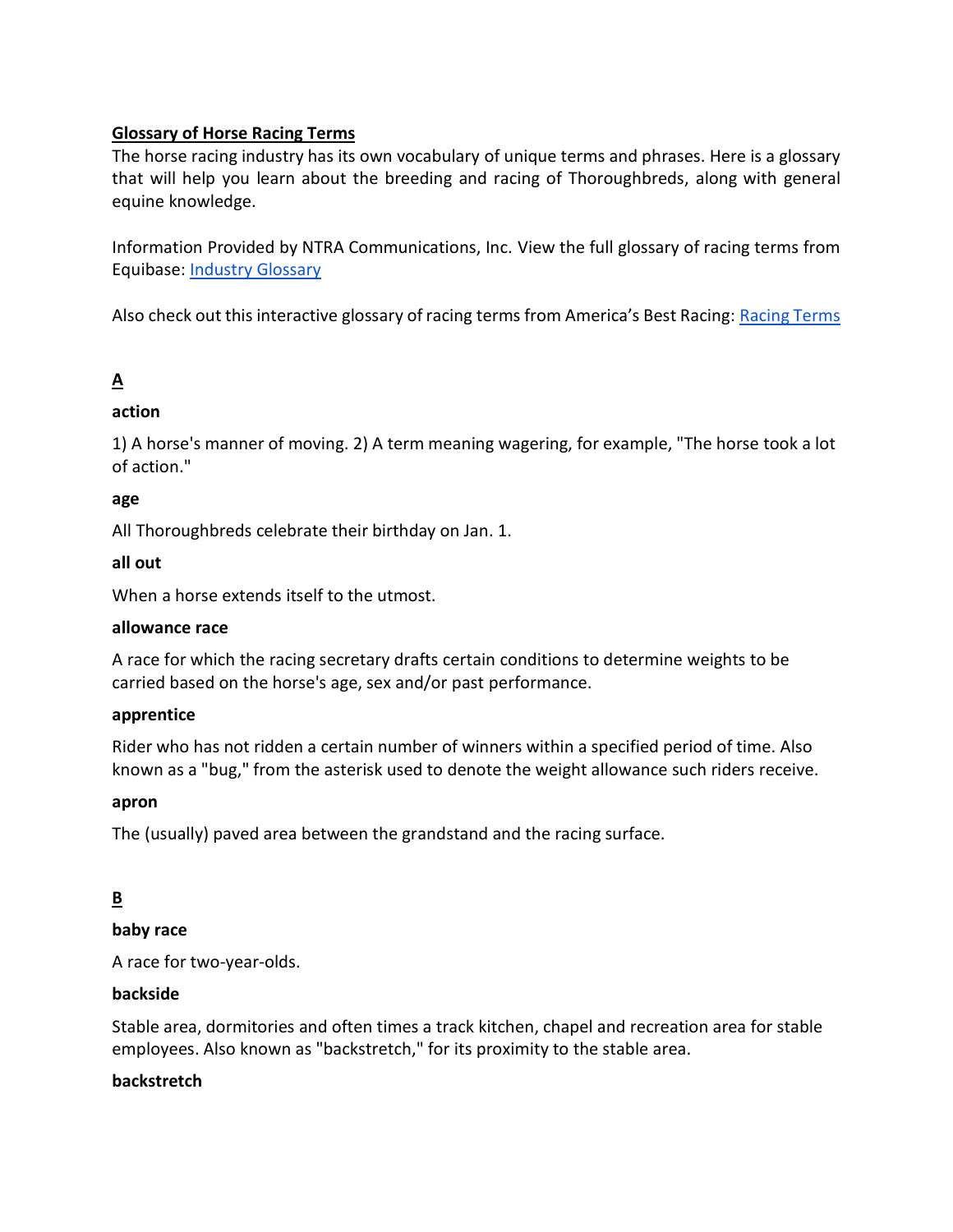1) Straight portion of the far side of the racing surface between the turns. 2) See backside.

# **bandage**

Bandages used on horse's legs are three to six inches wide and are made of a variety of materials. In a race, they are used for support or protection against injury. "Rundown bandages" are used during a race and usually have a pad under the fetlock to avoid injury due to abrasion when the fetlocks sink toward the ground during weight-bearing. A horse may also wear "standing bandages," thick cotton wraps used during shipping and while in the stall to prevent swelling and/or injury.

# **bell**

Signal sounded when the starter opens the gates or, at some tracks, to mark the close of betting.

# **bit**

A stainless steel, rubber or aluminum bar, attached to the bridle, which fits in the horse's mouth and is one of the means by which a jockey exerts guidance and control. The most common racing bit is the D-bit, named because the rings extending from the bar are shaped like the letter "D." Most racing bits are "snaffled," (snaffle bit) which means the metal bar is made up of two pieces, connected in the middle, which leaves it free to swivel. Other bits may be used to correct specific problems, such as bearing in or out.

# **blinkers**

A cup-shaped device to limit a horse's vision to prevent him from swerving from objects or other horses on either side of it. Blinker cups come in a variety of sizes and shapes to allow as little or as much vision as the trainer feels is necessary.

# **bloodstock agent**

A person who advises and/or represents a buyer or seller of Thoroughbreds at a public auction or a private sale. A bloodstock agent usually works on commission, often five percent of the purchase price, and can also prepare a horse for sale.

# **boxed (in)**

To be trapped between, behind or inside of other horses.

# **break maiden**

Horse or rider winning the first race of its career. Also known as "earning a diploma."

# **bred**

1) A horse is considered to have been bred in the state or country of its birth: Secretariat was a Virginia-bred. 2) The past tense of "breed."

# **breeder**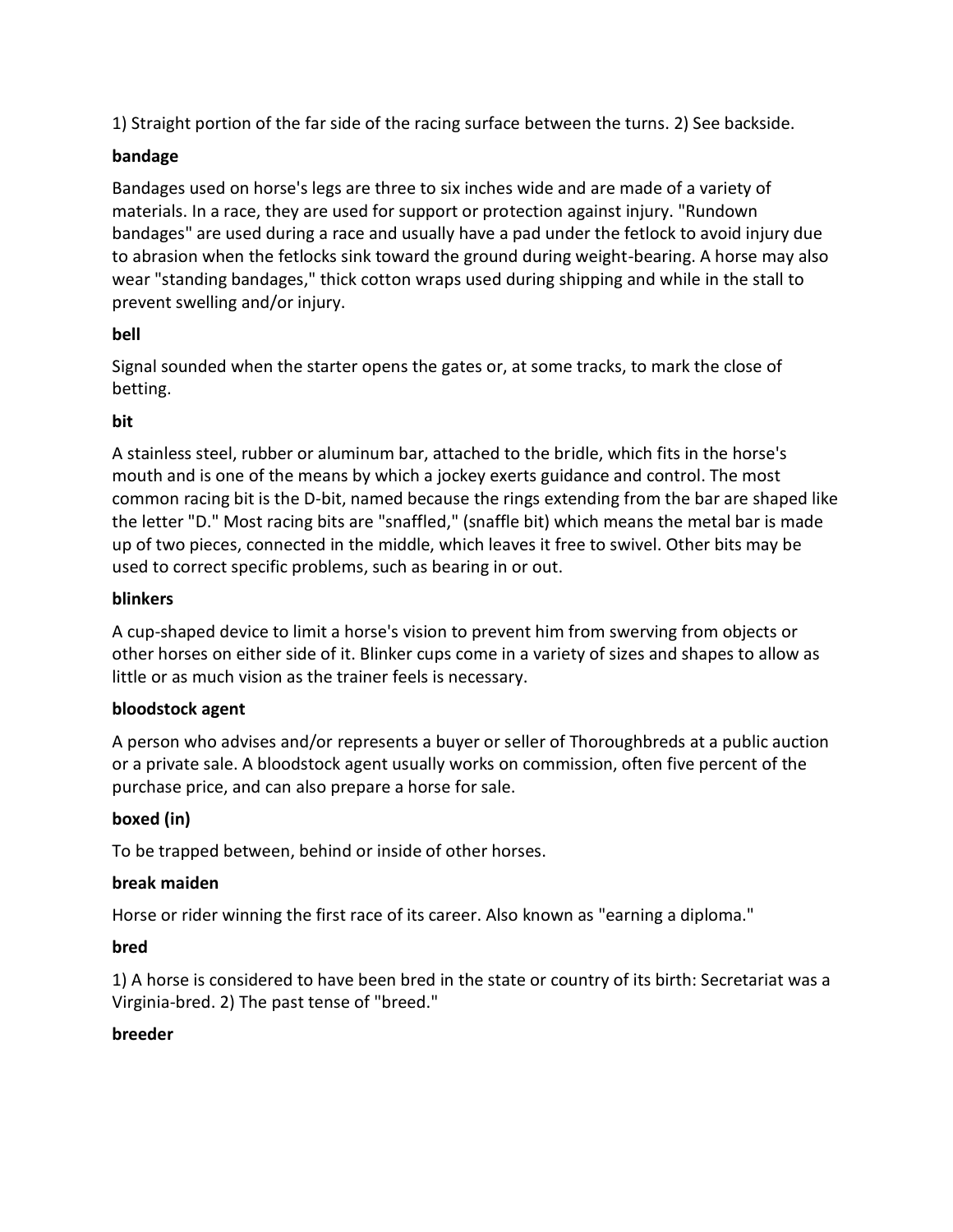Owner of the dam at time of foaling unless the dam was under a lease or foal-sharing arrangement at the time of foaling. In that case, the person(s) specified by the terms of the agreement is (are) the breeder(s) of the foal.

# **Breeders' Cup**

Thoroughbred racing's year-end championships. Known as "Breeders' Cup World Championships," it consists of fourteen graded races conducted over two days with purses and awards totaling \$30 million. First run in 1984.

# **broodmare**

A filly or mare that has been bred and is used to produce foals.

# **C**

**call**

Running position of horses in a race at various points.

# **cannon bone**

The third metacarpal (front leg) or metatarsal (rear leg), also referred to as the shin bone. The largest bone between the knee and ankle joints.

# **chestnut**

1) A horse color which may vary from a red-yellow to golden-yellow. The mane, tail and legs are usually variations of coat color, except where white markings are present. 2) Horny, irregular growths found on the inside of the legs. On the forelegs, they are just above the knees. On the hind legs, they are just below the hocks. No two horses have been found to have the same chestnuts and so they may be used for identification. Also called "night eyes."

# **claiming**

Process by which a licensed person may purchase a horse entered in a designated race for a predetermined price. When a horse has been claimed, its new owner assumes title after the starting gate opens although the former owner is entitled to all purse money earned in that race.

# **claiming box**

Box in which claims are deposited before the race.

# **claiming race**

A race in which each horse entered is eligible to be purchased at a set price. Claims must be made before the race and only by licensed owners or their agents who have a horse registered to race at that meeting or who have received a claim certificate from the stewards.

# **classic**

1) A race of traditional importance. 2) Used to describe a distance A race at the American classic distance, which is currently 1 1/4 miles. The European classic distance is 1 1/2 miles.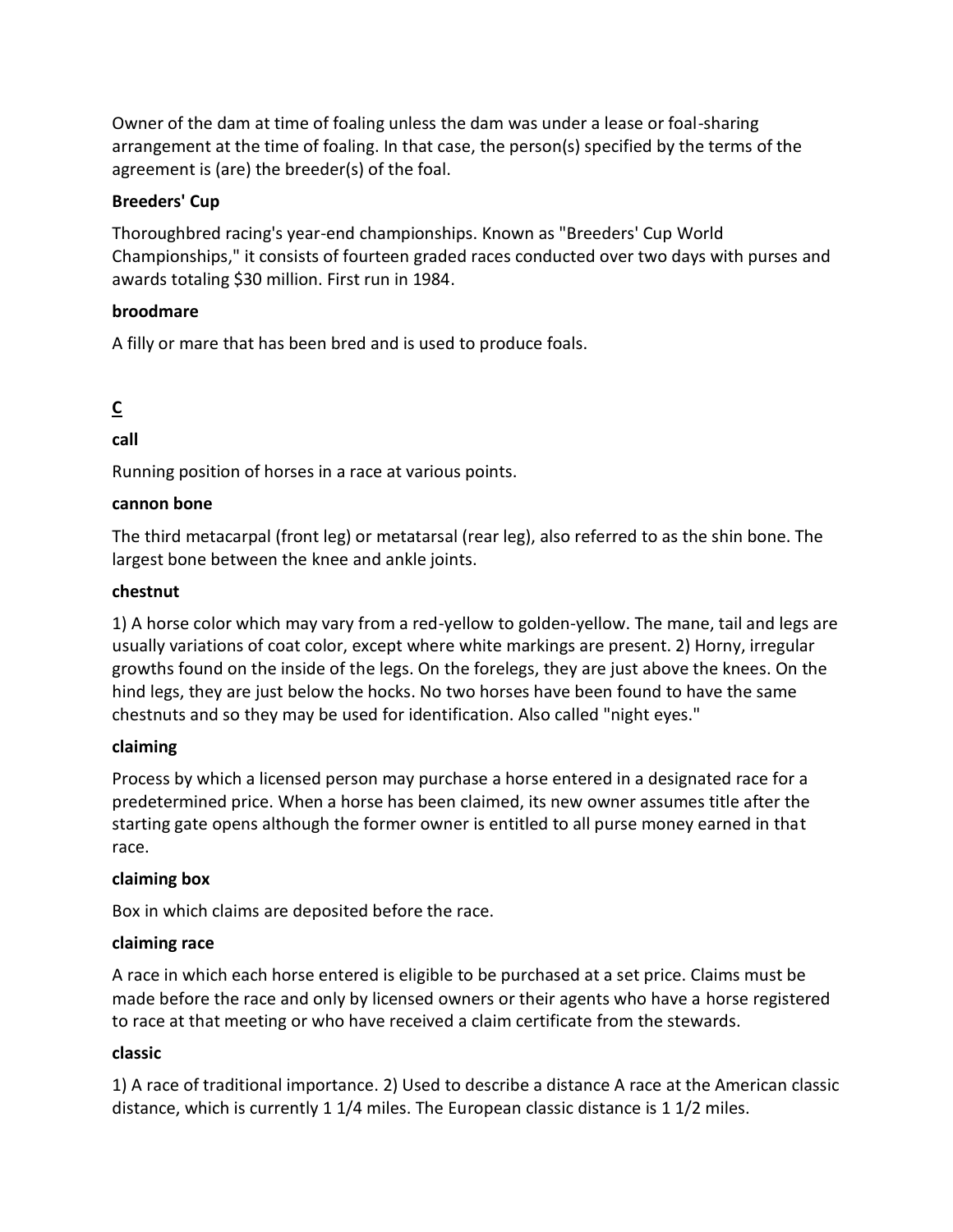### **clerk of scales**

An official whose chief duty is to weigh the riders before and after a race to ensure proper weight is (was) carried.

### **clocker**

One who times workouts and races.

### **conditions**

The requirements of a particular race. This may include age, sex, money or races won, weight carried and the distance of the race.

### **conformation**

The physical makeup of and bodily proportions of a horse how it is put together.

### **connections**

Persons identified with a horse, such as owner, trainer, rider and stable employees.

### **cooling out**

Restoring a horse to normal temperature, usually by walking, after it has become overheated during exercise. All horses that are exercised are cooled out.

### **cribber**

A horse that clings to objects with its teeth and sucks air into its stomach. Also known as a "wind sucker."

# **crop**

1) The number of foals by a sire in a given year. 2) A group of horses born in the same year. For example, "An excellent crop of three-year-olds." 3) A jockey's whip.

# **croup**

Along the horse's topline, the area between the back and the tail. A straight, level croup provides maximum outreach of the Thoroughbred's hindquarters as it gallops, producing a longer stride.

# **D**

**dam**

The female parent of a foal.

# **dam's sire (broodmare sire)**

The sire of a broodmare. Used in reference to the maternal grandsire of a foal.

# **dark bay or brown**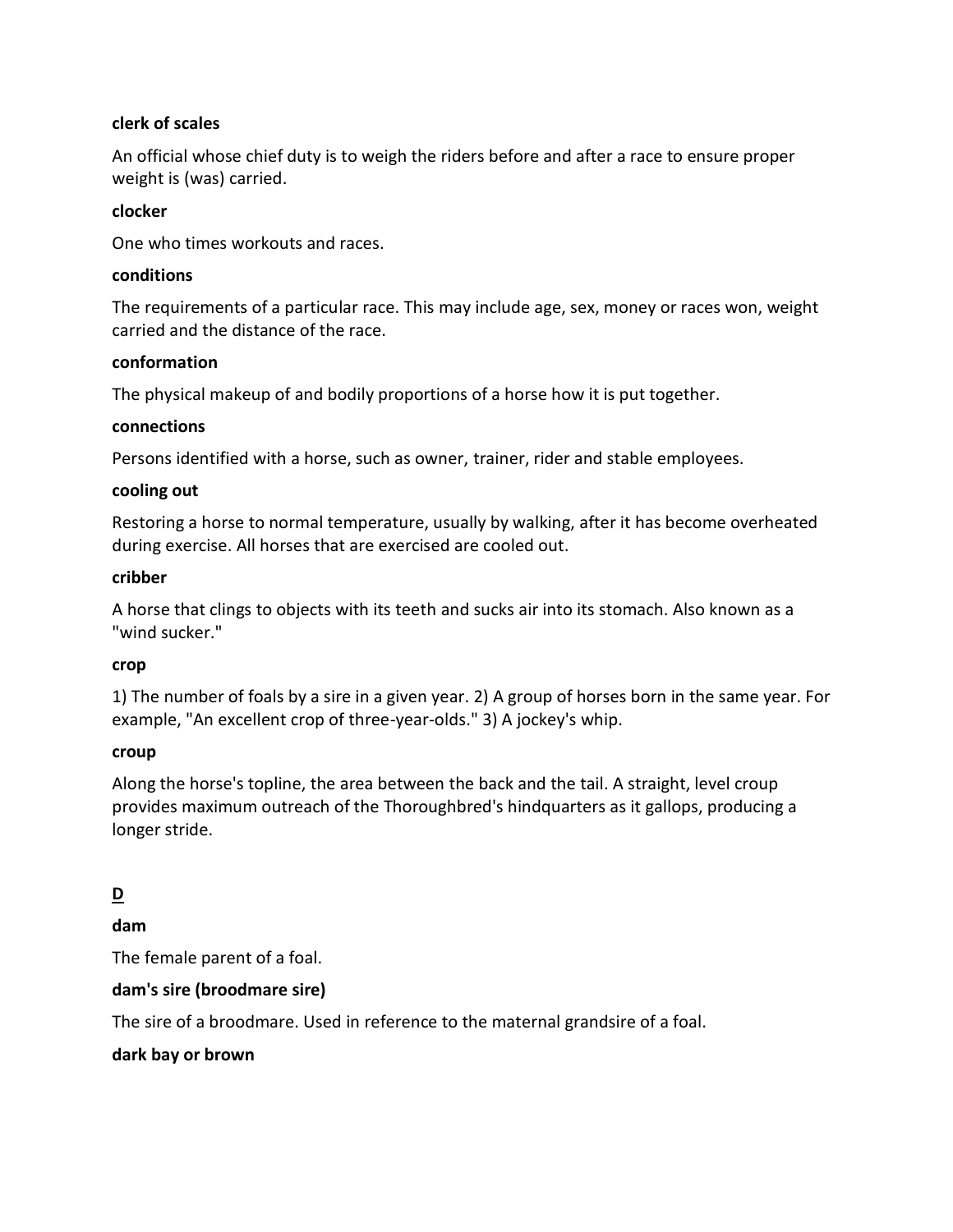A horse color that ranges from brown with areas of tan on the shoulders, head and flanks, to a dark brown, with tan areas seen only in the flanks and/or muzzle. The mane, tail and lower portions of the legs are always black unless white markings are present.

### **dead heat**

Two or more horses finishing a race in a tie.

# **Derby**

A stakes event for three-year-olds.

### **distaff race**

A race for female horses.

# **E**

# **Eclipse Award**

Thoroughbred racing's year-end awards, honoring the top horses in 11 separate categories; the leading owner, trainer, jockey, apprentice jockey and breeder; as well as members of the media who have demonstrated excellence in their coverage of the sport. Their namesake is Eclipse, the great 18th-century racehorse and sire who was undefeated in 18 career starts and sired the winners of 344 races. Any Eclipse Award winner is referred to as a "champion."

### **entry fee**

Money paid by an owner to enter a horse in a stakes race.

### **equipment**

See bandage; bar shoe; bit; blinkers; bridle; earmuffs; halter; hood; nose band; overcheck; overgirth; reins; saddle cloth; saddle pad; shadow roll; shank; stirrups; tongue tie.

### **estrus (heat)**

Associated with ovulation; a mare usually is receptive to breeding during estrus. Referred to as "horsing."

### **estrous cycle**

The length of time between consecutive ovulations.

### **exercise rider**

Rider who is licensed to exercise a horse during its morning training session.

#### **extended**

Running at top speed.

#### **extensor tendon**

Extends the knee (carpus) joint, ankle joint, pastern and foot and flexes the elbow. The muscles begin above the knee and attach to the coffin and pastern bones.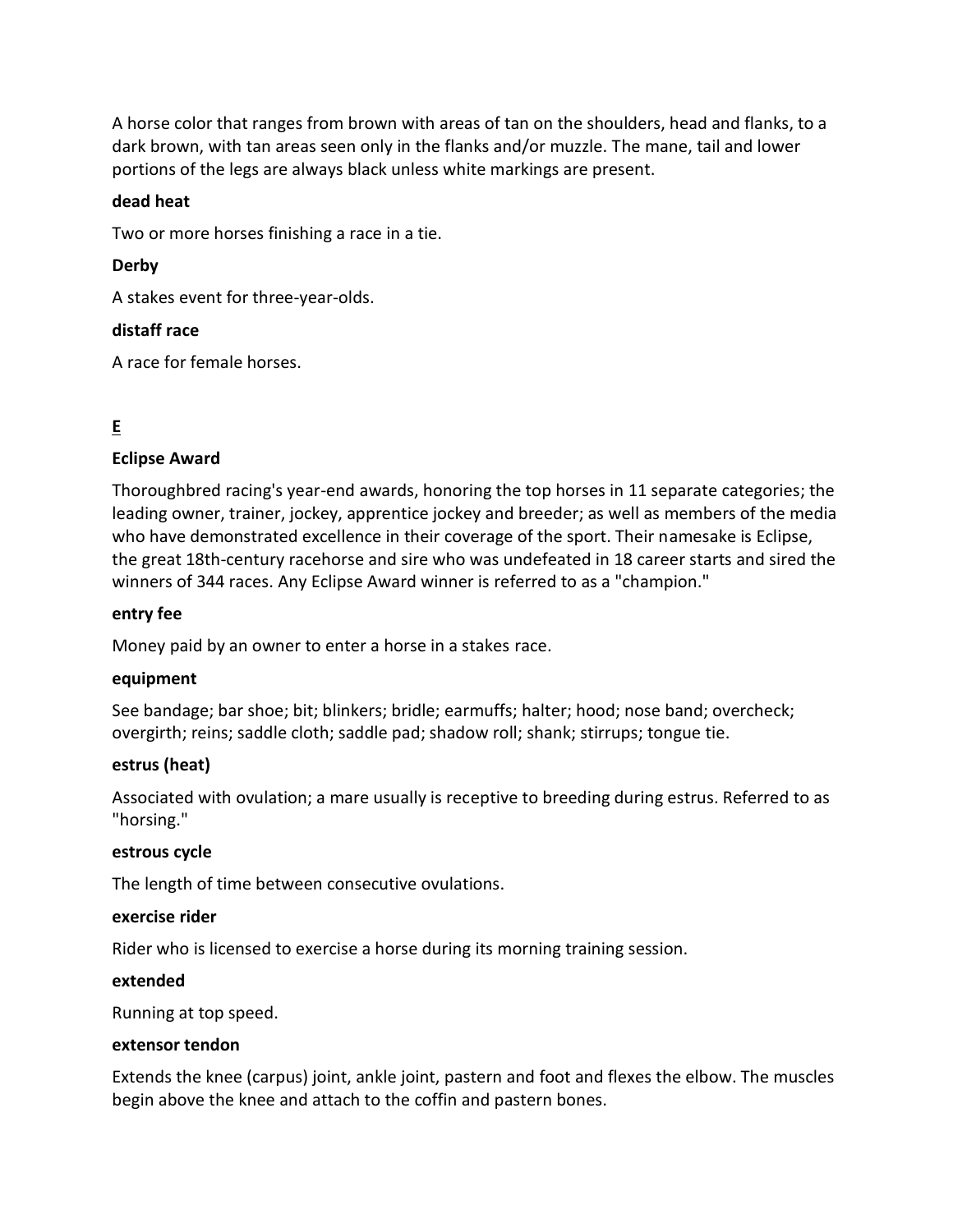# **F**

# **farrier**

Horseshoer, blacksmith. Also called a "plater."

# **fast (track)**

Footing that is dry, even and resilient.

# **fault**

Weak points of a horse's conformation or character as a racehorse.

# **fee**

1) Amount paid to a jockey for riding in a race. 2) The cost of nominating, entering or starting a horse in a stakes race.

# **fetlock (joint)**

Joint located between the cannon bone and the long pastern bone, also referred to as the "ankle."

# **field**

The horses in a race.

# **filly**

Female horse four-years-old or younger.

# **firm (track)**

A condition of a turf course corresponding to fast on a dirt track. A firm, resilient surface.

# **flank**

Area between the horse's ribs and hip. Lacking heavy musculature and the site of important internal organs, the flank is a very sensitive region on the horse's body and cannot be touched by a jockey's whip during a race.

# **flat race**

Contested on level ground as opposed to a steeplechase. Often used in the term, on the flat.

# **flipping halter**

A halter used in the starting gate to help prevent a horse from flipping.

# **float**

1) An equine dental procedure in which sharp points on the teeth are filed down. 2) The instrument with which the above procedure is performed.

# **foal(ed)**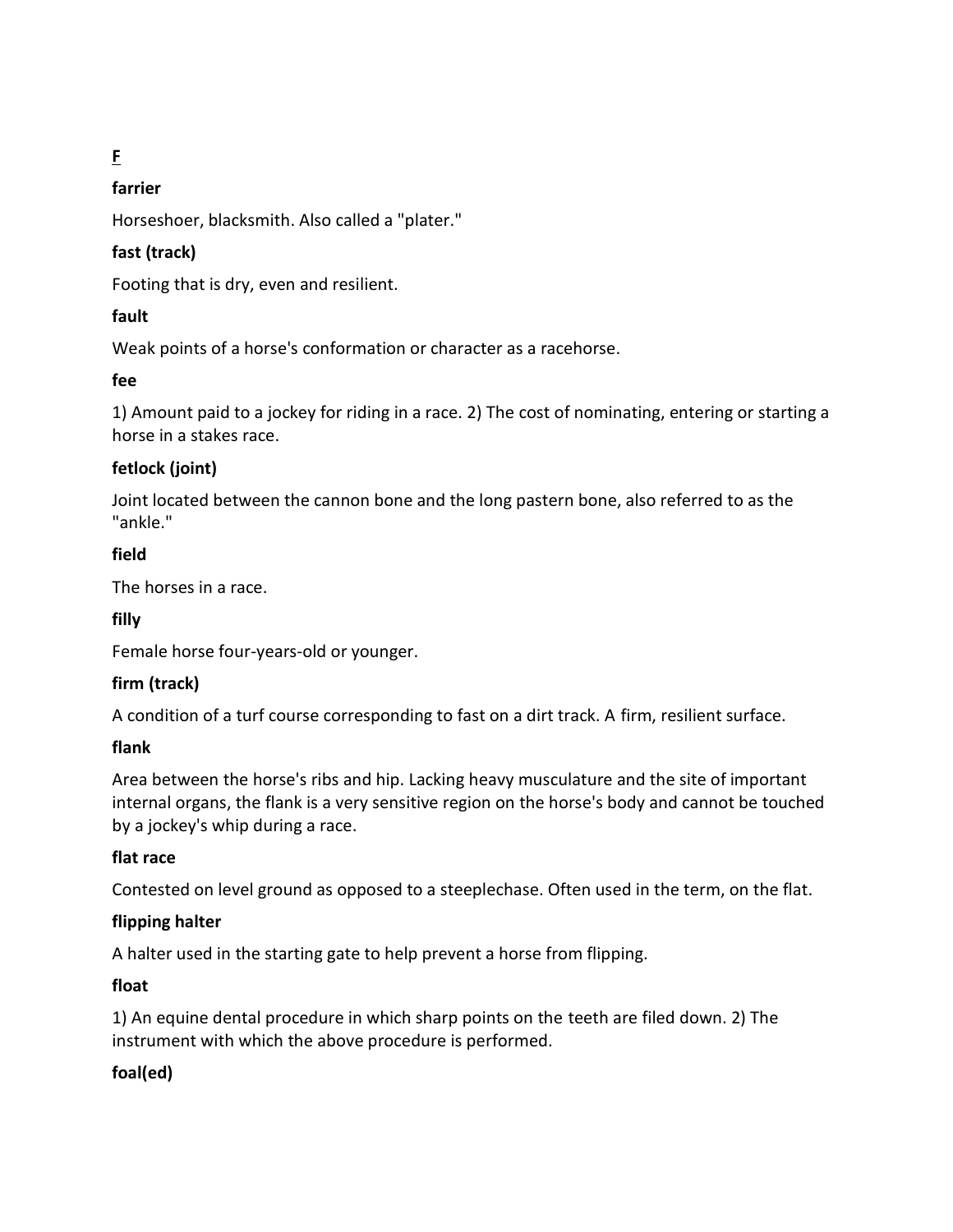1) A horse of either sex in its first year of life. 2) As a verb, to give birth. Also known as "dropped." 3) Can also denote the offspring of either a male or female parent.

### **forearm**

Area of the foreleg located between the elbow joint and the knee (carpus), which is made up of the radius bone and the ulna.

# **forelock**

Lock of mane hair that falls forward from the poll (top of the head) to just above the horse's eyes.

# **founding sires**

The Darley Arabian, Byerly Turk and Godolphin Barb. Every Thoroughbred must be able to trace its parentage to one of the three founding sires.

# **fractional time**

Intermediate times recorded in a race, as at the quarter, half, three-quarters, etc. The "quarter time," for example, refers to the time after the first quarter-mile, not the first 25 percent of the race.

# **frog**

The V-shaped, pliable support structure on the bottom of the foot.

# **front-runner**

A horse whose running style is to attempt to get on or near the lead at the start of the race and to continue there as long as possible.

# **full-brother, full-sister**

Horses that share the same sire and dam.

# **furlong**

One-eighth of a mile, 220 yards, 660 feet.

# **futurity**

A race for two-year-olds in which the owners make a continuous series of payments over a period of time to keep their horses eligible. Purses for these races vary but can be considerable.

# **G**

# **gait**

The characteristic footfall pattern of a horse in motion. Thoroughbreds have four natural gaitswalk, trot, canter and gallop. Thoroughbreds compete at a gallop.

# **gap**

An opening in the rail where horses enter and leave the course.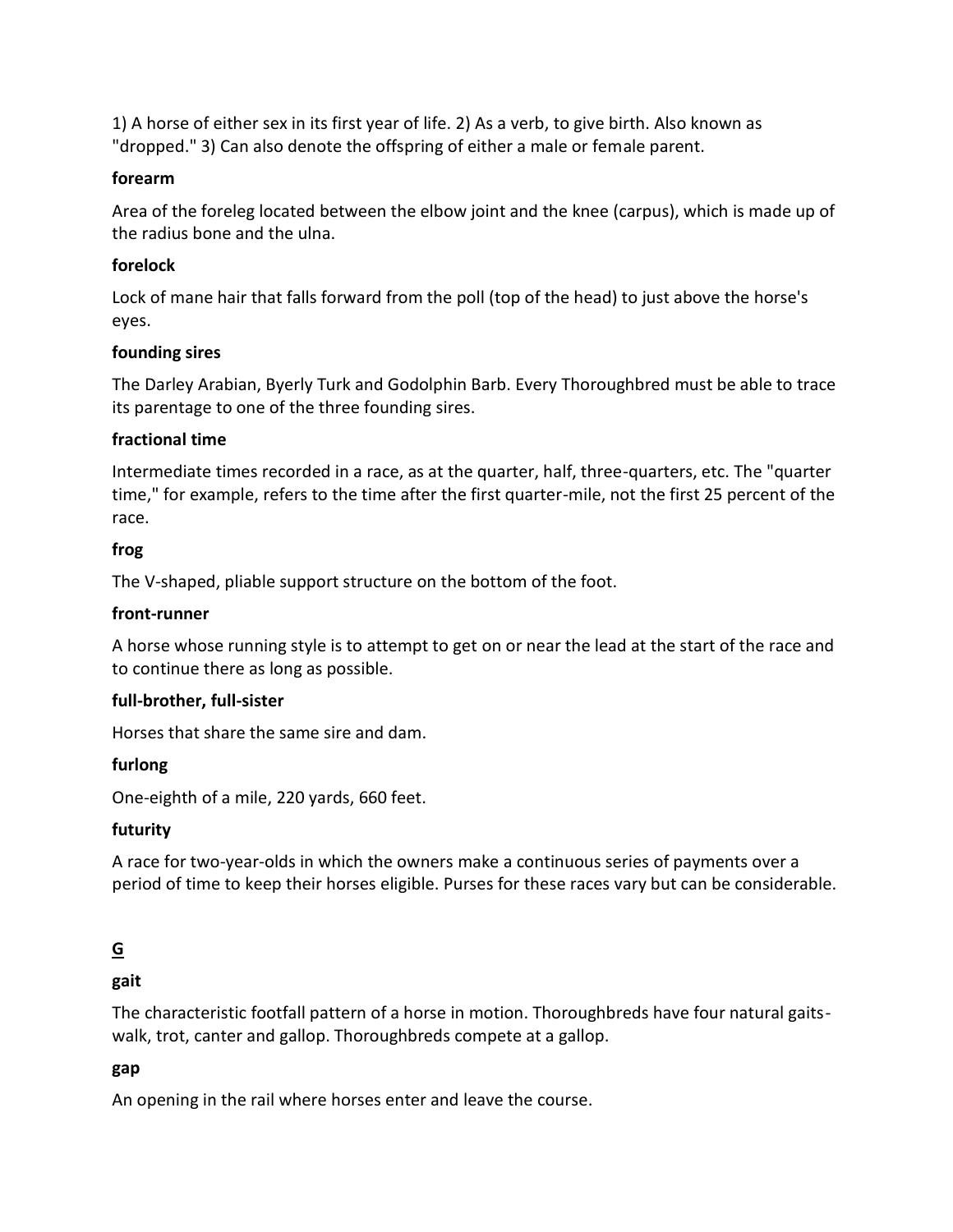### **gaskin**

Area of the hindleg between the stifle and hock joints, consisting of the tibia and fibula.

### **gate**

See starting gate.

### **gate card**

A card, issued by the starter, stating that a horse is properly schooled in starting gate procedures.

# **gelding**

A male horse of any age that has been neutered by having both testicles removed ("gelded").

# **girth**

1) An elastic and leather band, sometimes covered with sheepskin, that passes under a horse's belly and is connected to both sides of the saddle. 2) Deepest point of the horse's midsection, around which the saddle girth is tightened.

### **goggles**

Clear coverings for the horse's eyes used for protection from mud or debris.

# **good (track)**

A dirt track that is almost fast or a turf course slightly softer than firm.

# **graded race**

Established in 1973 to classify select stakes races in North America, at the request of European racing authorities, who had set up group races two years earlier. Always denoted with Roman numerals I, II, or III. Capitalized when used in race title (the Grade I Kentucky Derby). See group race.

# **graduate**

1) Winning for the first time, horse or rider. 2) A horse that has moved up to allowance, stakes or handicap racing.

# **grandsire**

The grandfather of a horse; father ("sire") of the horse's dam or sire.

### **gray**

A horse color where the majority of the coat is a mixture of black and white hairs. The mane, tail and legs may be either black or gray unless white markings are present. Starting with foals of 1993, the color classifications gray and roan were combined as "roan or gray." See roan.

### **groom**

A person who cares for a horse in a stable. Known as a "lad" or "girl" in Britain.

### **group race**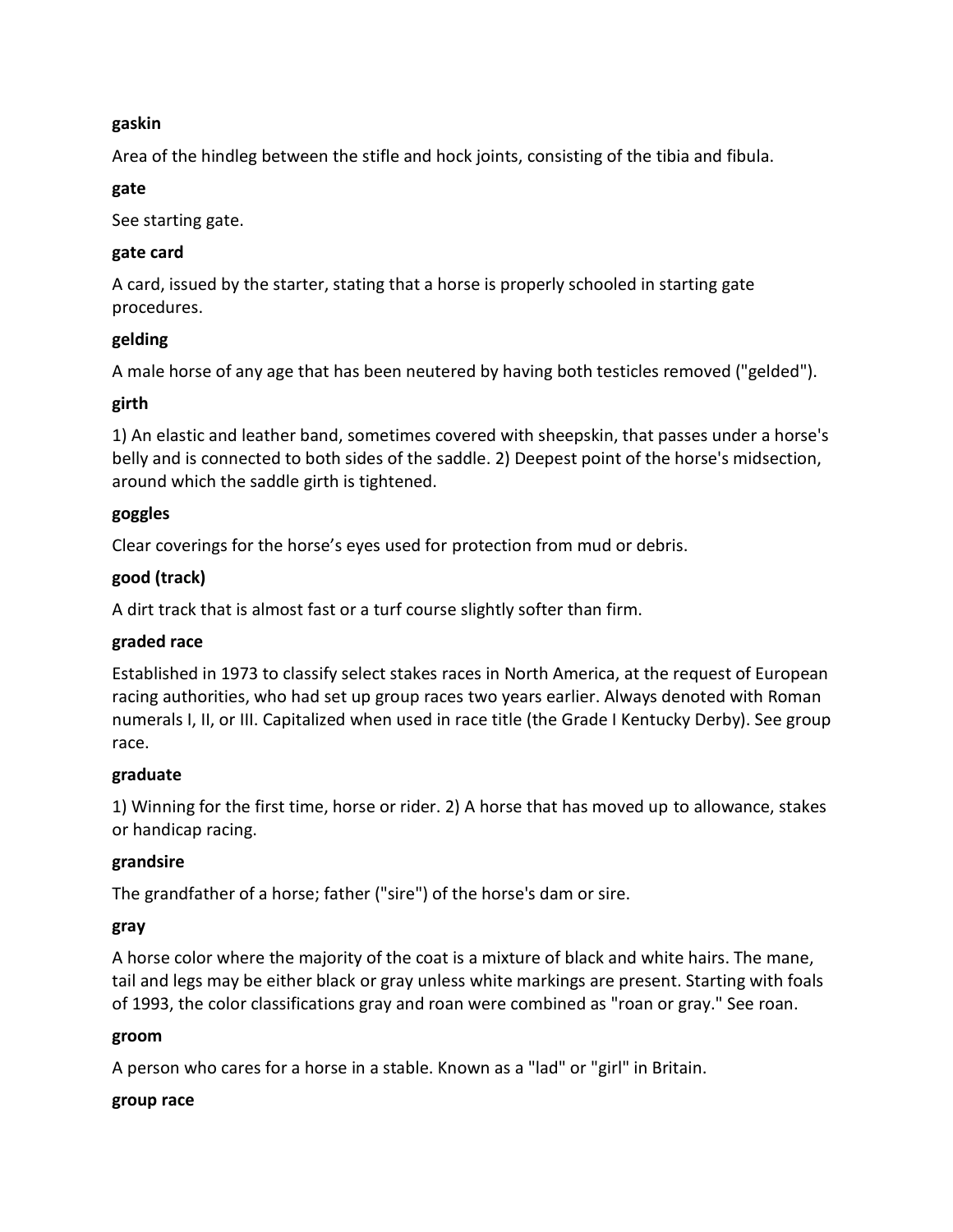Established in 1971 by racing organizations in Britain, France, Germany and Italy to classify select stakes races outside North America. Collectively called "pattern races." Equivalent to North American graded races. Always denoted with Arabic numerals 1, 2, or 3. Capitalized when used in race title (the Group 1 Epsom Derby). See graded race.

# **H**

# **half-brother, half-sister**

Horses out of the same dam but by different sires. Horses with the same sire and different dams are not considered half-siblings in Thoroughbred racing.

# **halter**

Like a bridle, but lacking a bit. Used in handling horses around the stable and when they are not being ridden.

# **hand**

Four inches. A horse's height is measured in hands and inches from the top of the shoulder (withers) to the ground, e.g., 15.2 hands is 15 hands, 2 inches. Thoroughbreds typically range from 15 to 17 hands.

### **handicap**

1) Race for which the track handicapper assigns the weights to be carried. 2) To make selections on the basis of past performances.

# **handily**

1) Working in the morning with maximum effort. Compare with, 2) A horse racing well within itself, with little exertion from the jockey.

### **handle**

Amount of money wagered in the parimutuels on a race, a program, during a meeting or for a year.

# **hand ride**

Urging a horse with the hands and not using the whip.

# **hard (track)**

A condition of a turf course where there is no resiliency to the surface.

### **harrow**

Implement or unit with pulling teeth or tines used to rake and loosen the upper surface of a track.

# **head**

A margin between horses. One horse leading another by the length of its head.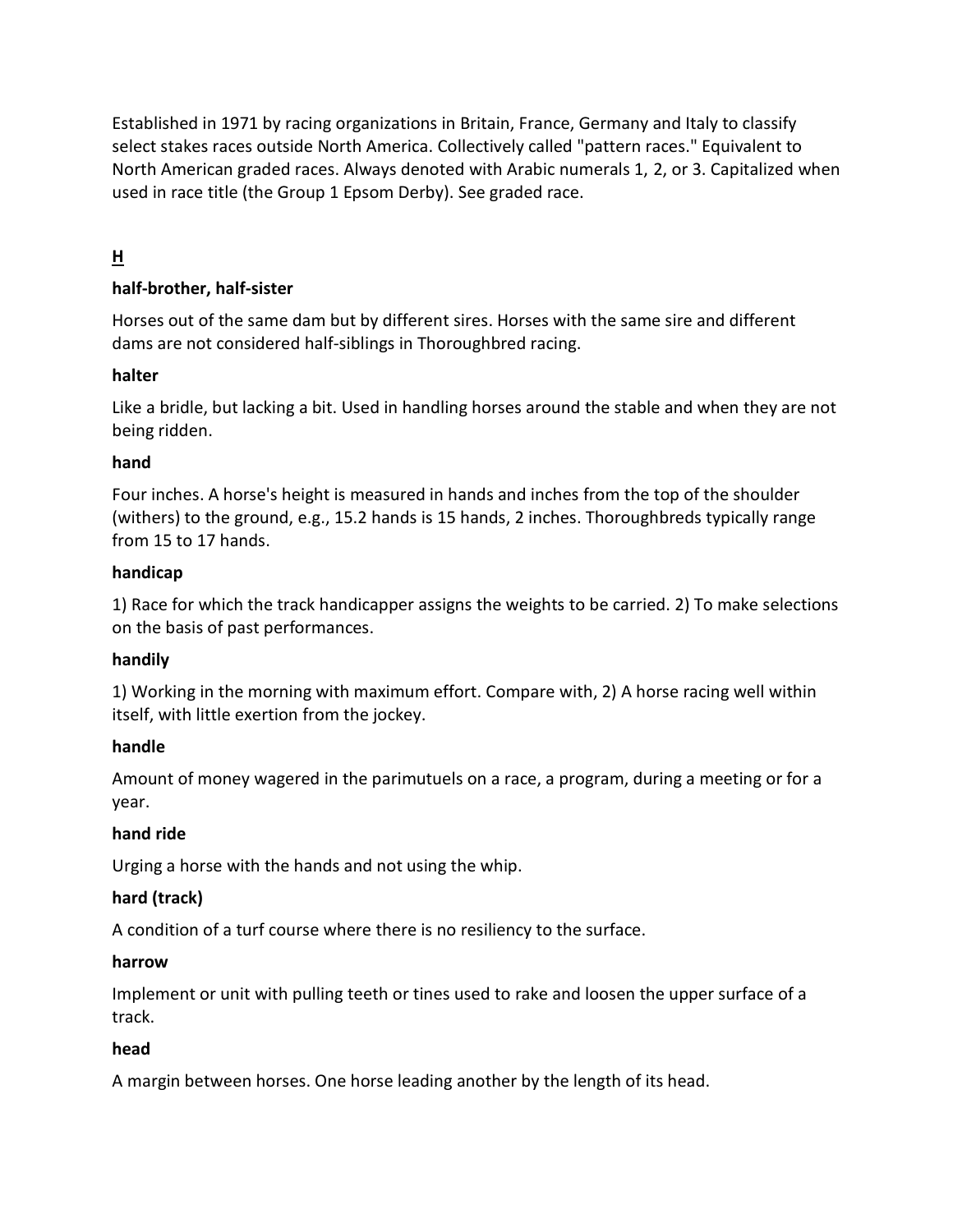### **heat**

1) A race in which more then one running is required to decide the winner. More common in harness racing. 2) A breeding term. See estrus.

### **heavy (track)**

Wettest possible condition of a turf course; not usually found in North America.

### **helmet**

A lightweight fiberglass cap worn by riders to prevent head injuries. It is required equipment that is not considered part of a jockey's riding weight.

### **high weight**

Highest weight assigned or carried in a race.

### **hip**

Joint located in the hindquarters, which is formed by the pelvis and the femur.

### **hock**

A large joint just above the shin bone in the rear legs. Corresponds to the level of the knee of the front leg.

### **homebred**

A horse bred by its owner.

### **hood**

A (usually) nylon covering which goes over a horse's head to which blinkers or earmuffs are attached.

# **hoof**

The foot of the horse. Consists of several parts that play an integral role in supporting the weight of the horse. See "Hoof" subsection of "Musculoskeletal System" in veterinary [supplement](https://www.equibase.com/newfan/glosvetsup.html) for a more detailed explanation. For hoof injuries, see cracked hoof; heel crack; quarter crack; toe crack.

### **horse**

When reference is made to sex, a "horse" is an ungelded male five-years-old or older.

# **hot walker**

Person who walks horses to cool them out after workout or races.

# **I**

# **in foal**

Pregnant mare.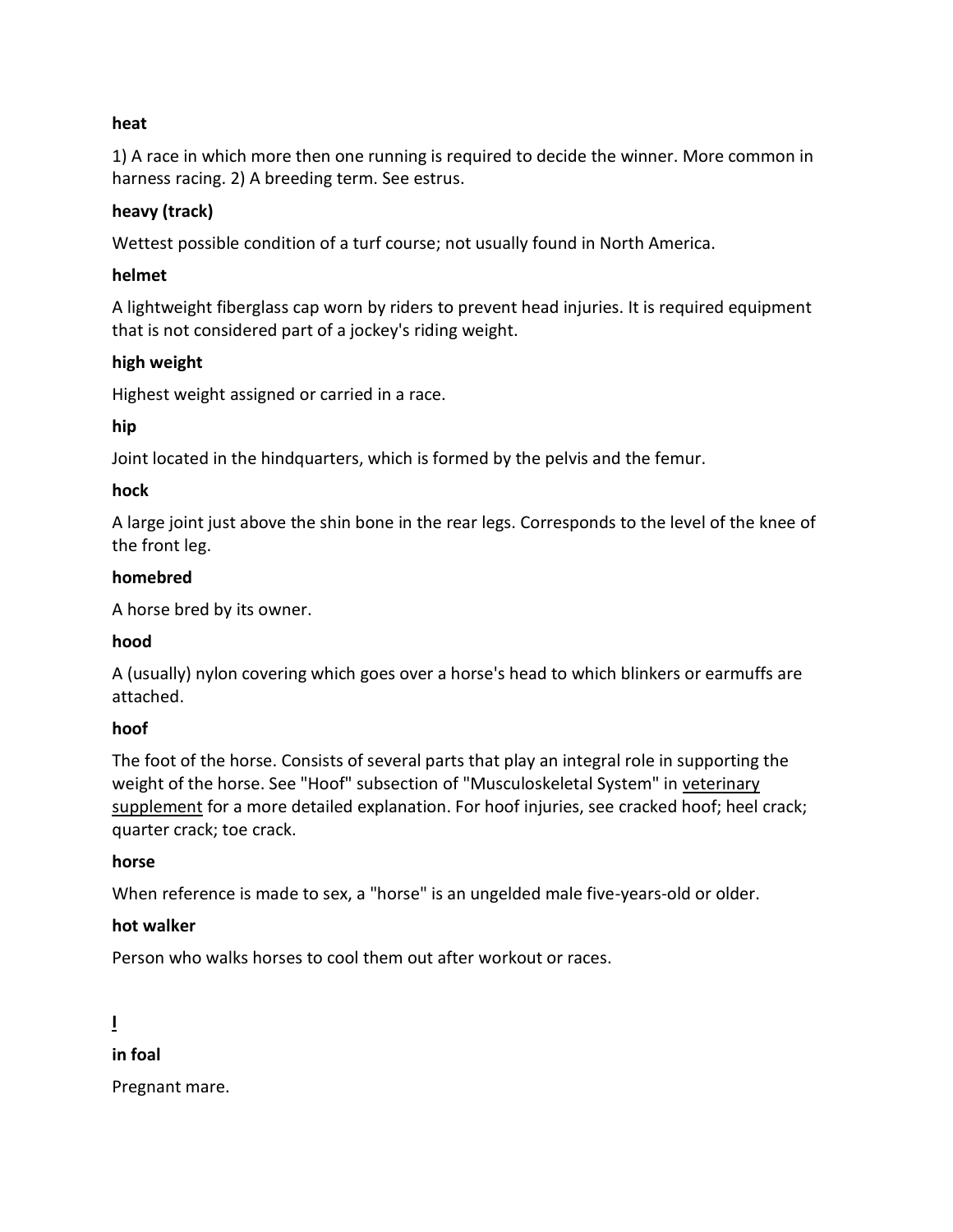### **infield**

Area encompassed by the inner rail of the racetrack.

### **inquiry**

Reviewing the race to check into a possible infraction of the rules. Also, a sign flashed by officials on the tote board on such occasions. If lodged by a jockey, it is called an objection.

### **in the money**

A horse that finishes first, second or third.

### **intra-articular**

Within a joint.

**irons**

See stirrups.

### **isolation barn**

A facility used to separate sick horses from healthy ones.

# **J**

# **jail**

Refers to the requirement that a horse which has been claimed that next runs in a claiming race must run for a claiming price 25 percent higher for the next 30 days. Commonly used in the phrase The horse is in (out of) jail.

# **The Jockey Club**

An organization dedicated to the improvement of Thoroughbred breeding and racing. Incorporated Feb. 10, 1894 in New York City, The Jockey Club serves as North America's Thoroughbred registry, responsible for the maintenance of "The American Stud Book," a register of all Thoroughbreds foaled in the United States, Puerto Rico and Canada; and of all Thoroughbreds imported into those countries from jurisdictions that have a registry recognized by The Jockey Club and the International Stud Book Committee.

### **jockey fee**

Sum paid to rider for competing in a race.

**jog** Slow, easy gait. **jumper** Steeplechase or hurdle horse. **juvenile**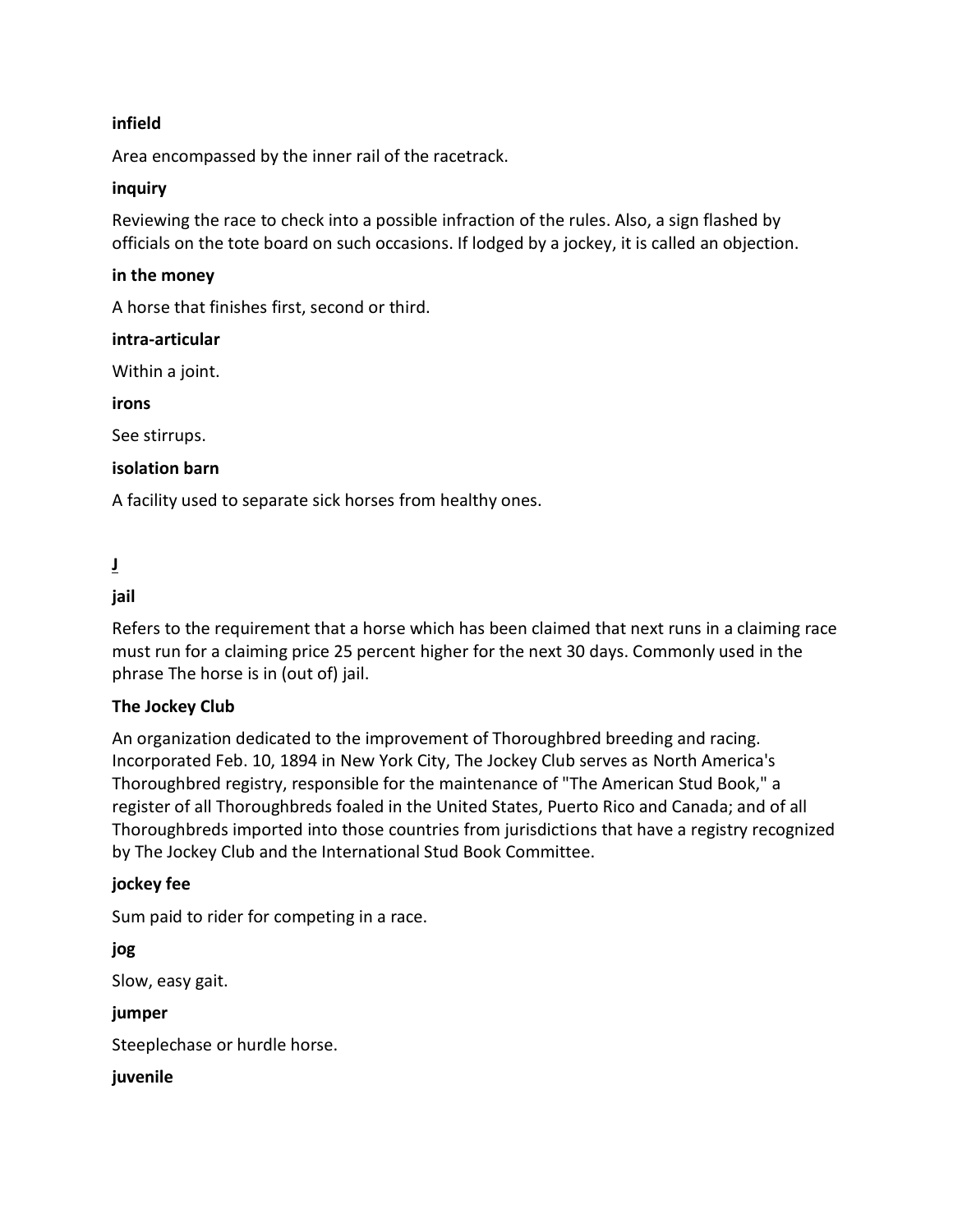Two-year-old horse.

# **L**

# **lame**

A deviation from a normal gait due to pain in a limb or its supporting structures.

# **laminae**

A part of the hoof. See insensitive laminae and sensitive laminae. See "Hoof" in [veterinary](https://www.equibase.com/newfan/glosvetsup.html)  [supplement](https://www.equibase.com/newfan/glosvetsup.html) for a more detailed explanation.

# **laminitis**

An inflammation of the sensitive laminae of the foot. There are many factors involved, including changes in the blood flow through the capillaries of the foot. Many events can cause laminitis, including ingesting toxic levels of grain, eating lush grass, systemic disease problems, high temperature, toxemia, retained placenta, excessive weight-bearing as occurs when the opposite limb is injured, and the administration of some drugs. Laminitis usually manifests itself in the front feet, develops rapidly, and is life-threatening. In mild cases, however, a horse can resume a certain amount of athletic activity. Laminitis is the disease that caused the death of Secretariat. Also known as "founder."

# **lead [LED]**

Lead weights carried in pockets on both sides of the saddle, used to make up the difference between the actual weight of the jockey and the weight the horse has been assigned to carry during the race.

# **lead [LEED]**

1) See shank. 2) The front leg that is last to hit the ground during a gallop or canter. See "Gaits" for a more detailed definition.

# **leg up**

1) To help a jockey mount a horse. 2) A jockey having a mount.

# **length**

A measurement approximating the length of a horse, used to denote distance between horses in a race For example, "Secretariat won the Belmont by 31 lengths."

# **ligament**

A band of fibrous tissue connecting bones, which serve to support and strengthen joints and to limit the range of motion. There are also ligaments that support certain organs.

# **listed race**

A stakes race just below a group race or graded race in quality.

# **lug (in or out)**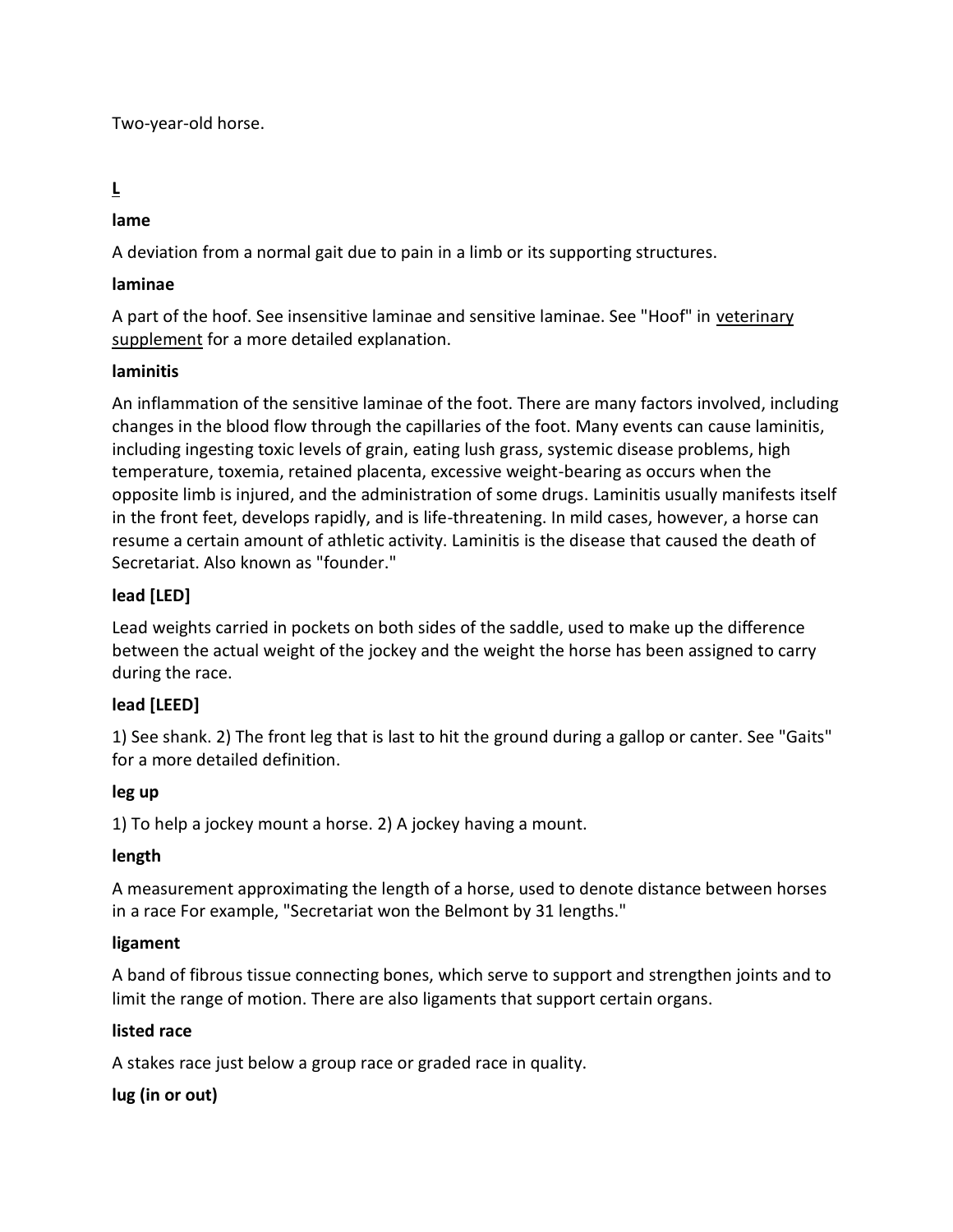See bearing in (out).

# **lunge**

1) Horse rearing and plunging. 2) A method of exercising a horse on a tether ("lunge line").

# **M**

# **maiden**

1) A horse or rider that has not won a race. 2) A female that has never been bred.

# **maiden race**

A race for non-winners.

# **mane**

Long hairs growing on the crest of the horse's neck, which are usually kept clipped to about six inches in length for neatness, or decoratively braided.

### **mare**

Female horse five-years-old or older.

# **mash**

Soft, moist mixture, hot or cold, of grain and other feed that is easily digested by horses.

# **middle distance**

Broadly, from one mile to 1-1/8 miles.

# **morning glory**

Horse that performs well in morning workouts but fails to reproduce that form in races.

### **morning line**

Probable odds on each horse in a race, as determined by a mathematical formula used by the track handicapper, who tries to gauge both the ability of the horse and the likely final odds as determined by the bettors.

# **muddy (track)**

A condition of a racetrack which is wet but has no standing water.

### **mudder**

Horse that races well on muddy tracks. Also known as a "mudlark."

# **muzzle**

1) Nose and lips of a horse. 2) A guard placed over a horse's mouth to prevent it from biting or eating.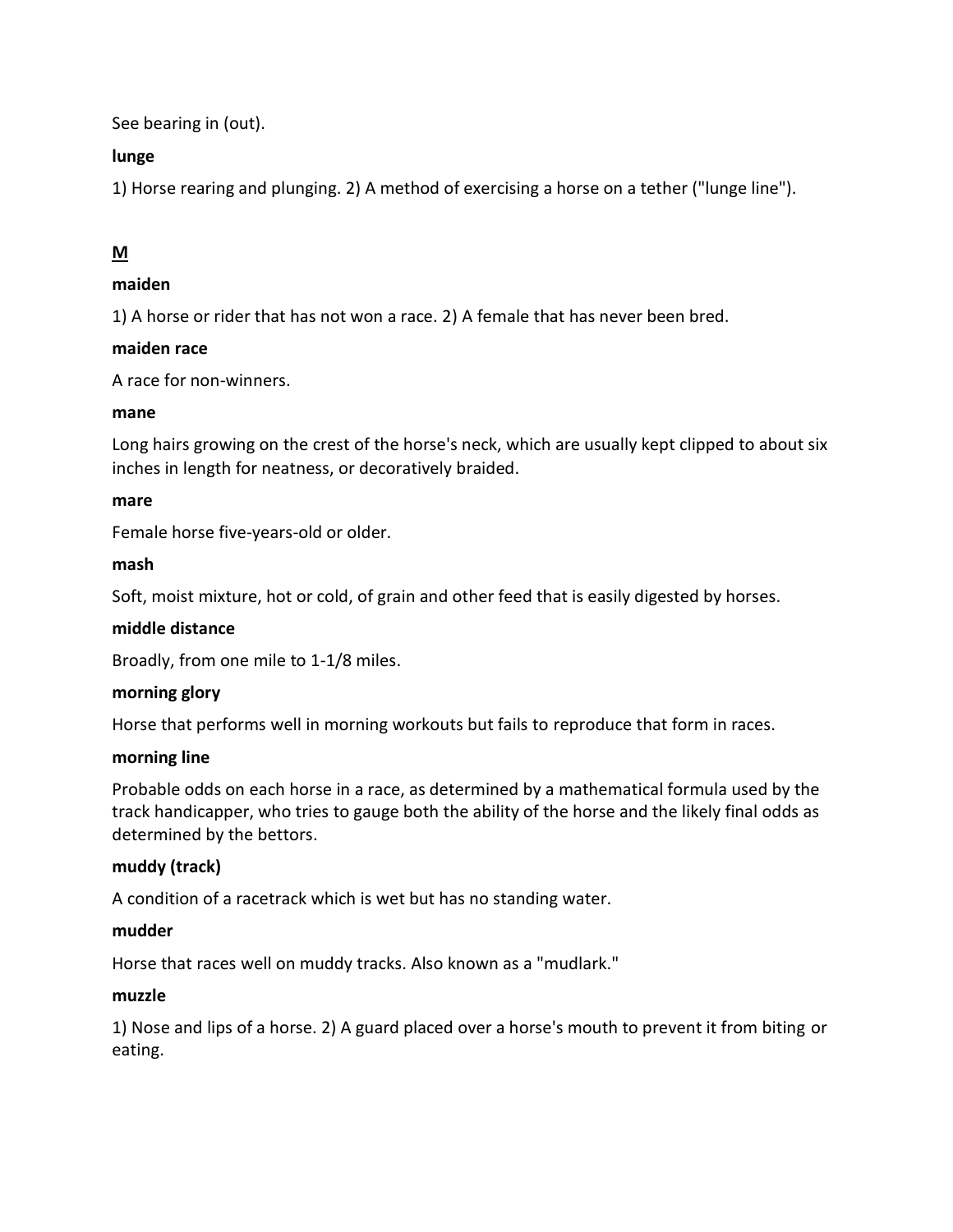# **N**

# **name (of a Thoroughbred)**

Names of North American Thoroughbreds are registered by The Jockey Club. They can be no longer than 18 characters, including punctuation and spaces. The words "the," "and," "by," "for," "in" and "a" are almost always lower case unless they are the first word in the name. Examples "Love You by Heart," "Go for Wand" and "Strike the Gold."

### **nasal strips**

Self-adhesive tape worn on the nose to help support the horse's nasal passages.

### **near side**

Left side of a horse. Side on which a horse is mounted.

### **neck**

Unit of measurement. About the length of a horse's neck; a little less than a quarter of a length.

### **nod**

Lowering of head. To win by a nod, a horse extends its head with its nose touching the finish line ahead of a close competitor.

### **nose**

Smallest advantage a horse can win by. Called a short head in Britain.

### **nose band**

A leather strap that goes over the bridge of a horse's nose to help secure the bridle. A "figure eight" nose band goes over the bridge of the nose and under the rings of the bit to help keep the horse's mouth closed. This keeps the tongue from sliding up over the bit and is used on horses that do not like having a tongue tie used.

# **O**

# **Oaks**

A stakes event for three-year-old fillies (females).

# **objection**

Claim of foul lodged by rider, patrol judge or other official after the running of a race. If lodged by official, it is called an inquiry.

### **odds-on**

Odds of less than even money.

# **official**

1) Notice displayed when a race result is confirmed. 2) Used to denote a racing official.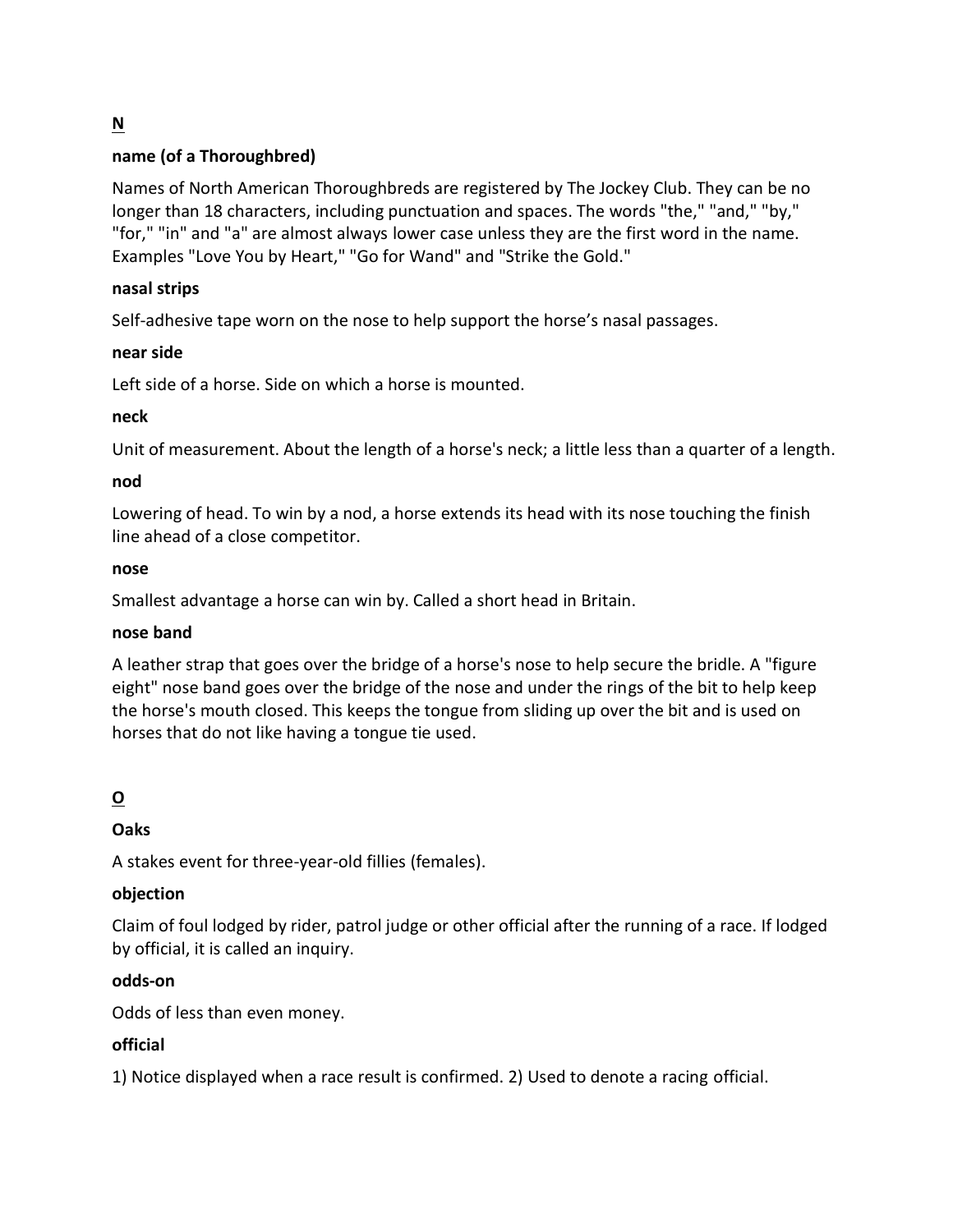### **off side**

Right side of horse.

### **off-track betting**

Wagering at legalized betting outlets usually run by the tracks, management companies specializing in parimutuel wagering, or, in New York State, by independent corporations chartered by the state. Wagers at OTB sites are usually commingled with on-track betting pools.

### **on the bit**

When a horse is eager to run. Also known as "in the bridle."

#### **on the board**

Finishing among the first three.

#### **on the muscle**

Denotes a fit horse.

#### **overgirth**

An elastic band that goes completely around a horse, over the saddle, to keep the saddle from slipping.

#### **over-reaching**

Toe of hind shoe striking the forefoot or foreleg.

#### **overnight**

A sheet published by the racing secretary's office listing the entries for an upcoming racing card.

#### **overnight race**

A race in which entries close a specific number of hours before running (such as 48 hours), as opposed to a stakes race for which nominations close weeks and sometimes months in advance.

#### **overweight**

Surplus weight carried by a horse when the rider cannot make the required weight.

# **P**

### **pacesetter**

The horse that is running in front (on the lead).

#### **paddock**

Area where horses are saddled and paraded before being taken onto the track.

### **paddock judge**

Official in charge of paddock and saddling routine.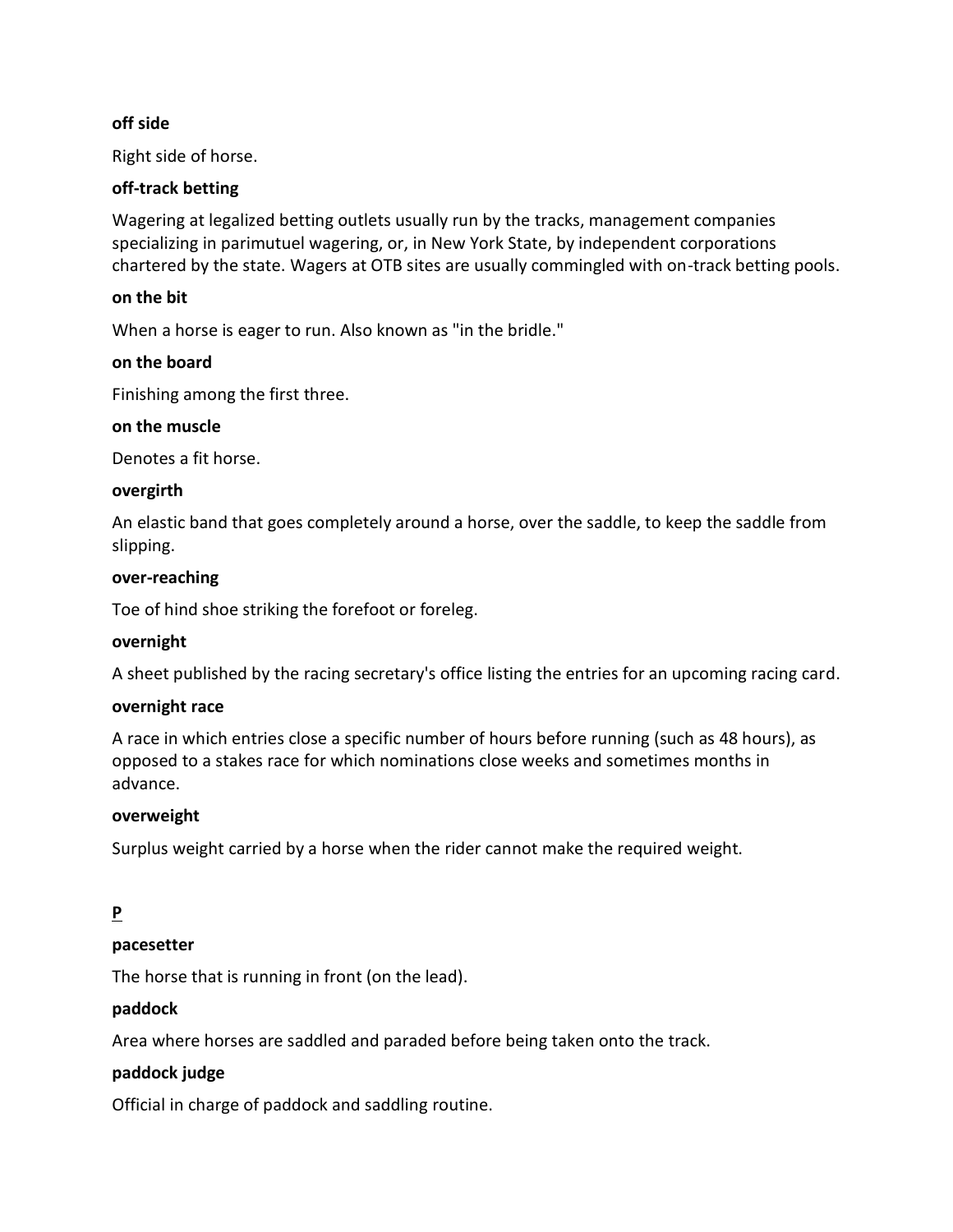# **parimutuel(s)**

A form of wagering originated in 1865 by Frenchman Pierre Oller in which all money bet is divided up among those who have winning tickets, after taxes, takeout and other deductions are made. Oller called his system "parier mutuel" meaning "mutual stake" or "betting among ourselves." As this wagering method was adopted in England it became known as "Paris mutuals," and soon after "parimutuels."

# **past performances**

A horse's racing record, earnings, bloodlines and other data, presented in composite form.

# **pastern (bones)**

Denotes the area between the fetlock joint and the hoof. The joint between the long and short pastern bones is called the "pastern joint." Can also be used to describe the area of the limb or to describe a specific bone long pastern bone. Technically known as the P1 (long) and P2 (short).

# **patrol judge(s)**

Official(s) who observe the progress of a race from various vantage points around the track.

# **photo finish**

A result so close it is necessary to use the finish-line camera to determine the order of finish.

# **pinhooker**

A person who buys a racehorse with the specific intention of re-selling it at a profit.

# **place**

Second position at finish.

# **placing judge**

Official who posts the order of finish in a race.

# **point(s) of call**

A horse's position at various locations on the racetrack where its running position is noted on a chart. The locations vary with the distance of the race.

# **pole(s)**

Markers at measured distances around the track designating the distance from the finish. The quarter pole, for instance, is a quarter of a mile from the finish, not from the start.

# **poll**

The top of the head, between the ears.

# **pony**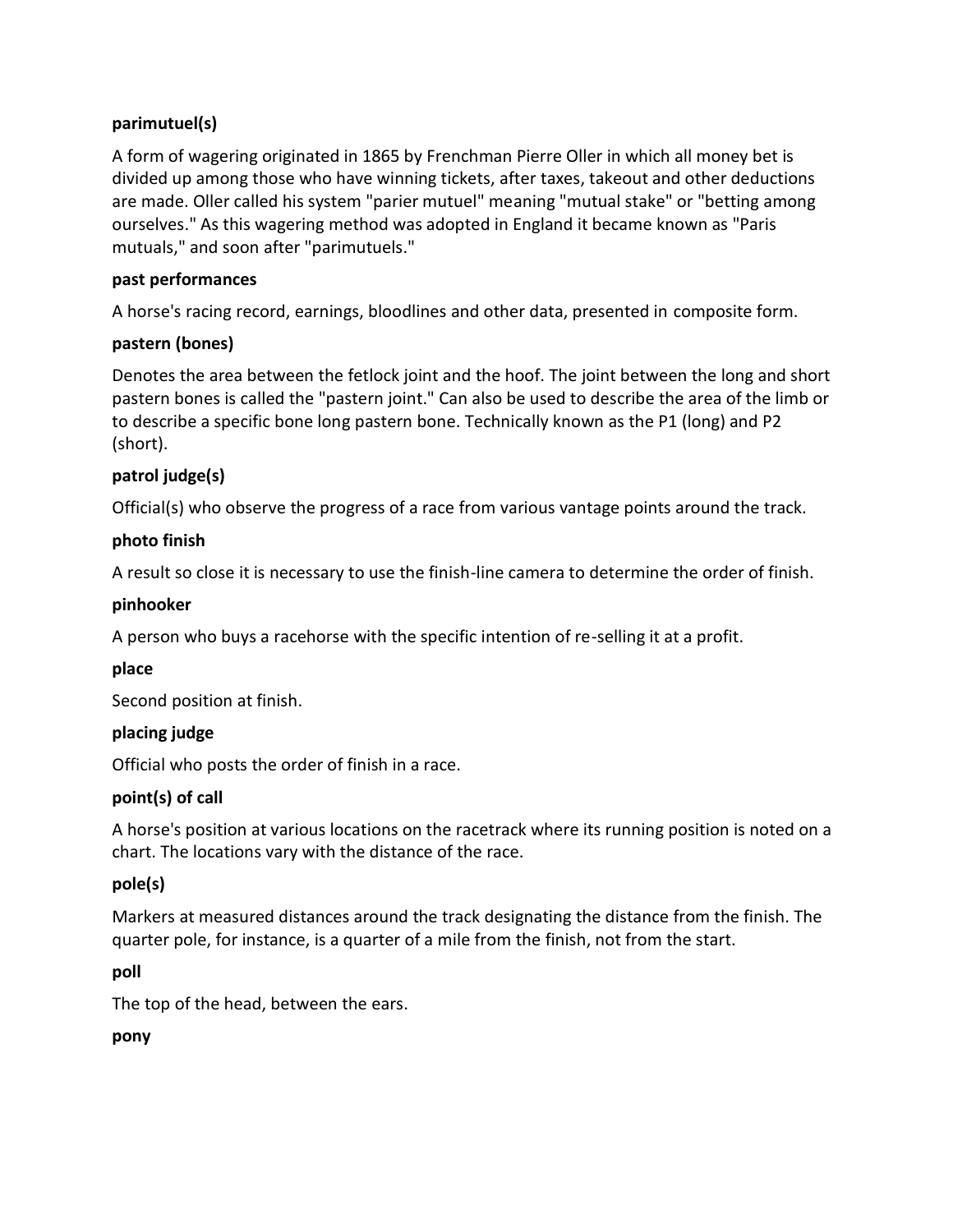Any horse or pony that leads the parade of the field from paddock to starting gate. Also, a horse or pony which accompanies a starter to the starting gate. Also can be used as a verb He was ponied to the gate. Also known as a "lead [LEED] pony."

# **post**

1) Starting point for a race. 2) An abbreviated version of post position. For example, "He drew post four." 3) As a verb, to record a win. For example, "He's posted 10 wins in 14 starts."

# **post parade**

Horses going from paddock to starting gate past the stands.

# **post position**

Position of stall in starting gate from which a horse starts.

# **post time**

Designated time for a race to start.

# **prep (race)**

A workout (or race) used to prepare a horse for a future engagement.

# **pull up**

To stop or slow a horse during or after a race or workout.

# **purse**

The total monetary amount distributed after a race to the owners of the entrants who have finished in the (usually) top four or five positions. Some racing jurisdictions may pay purse money through other places.

# **Q**

# **quarantine barn**

1) A U.S. Department of Agriculture structure used to isolate foreign horses for a short period of time to ensure they are not carrying any diseases. The structure may be at a racetrack, airport or specially designated facility. Horses must be cleared by a federal veterinarian before being released from quarantine. 2) Any facility used to keep infected horses away from the general equine population.

# **quarter crack**

A crack between the toe and heel, usually extending into the coronary band.

**R**

**rabbit**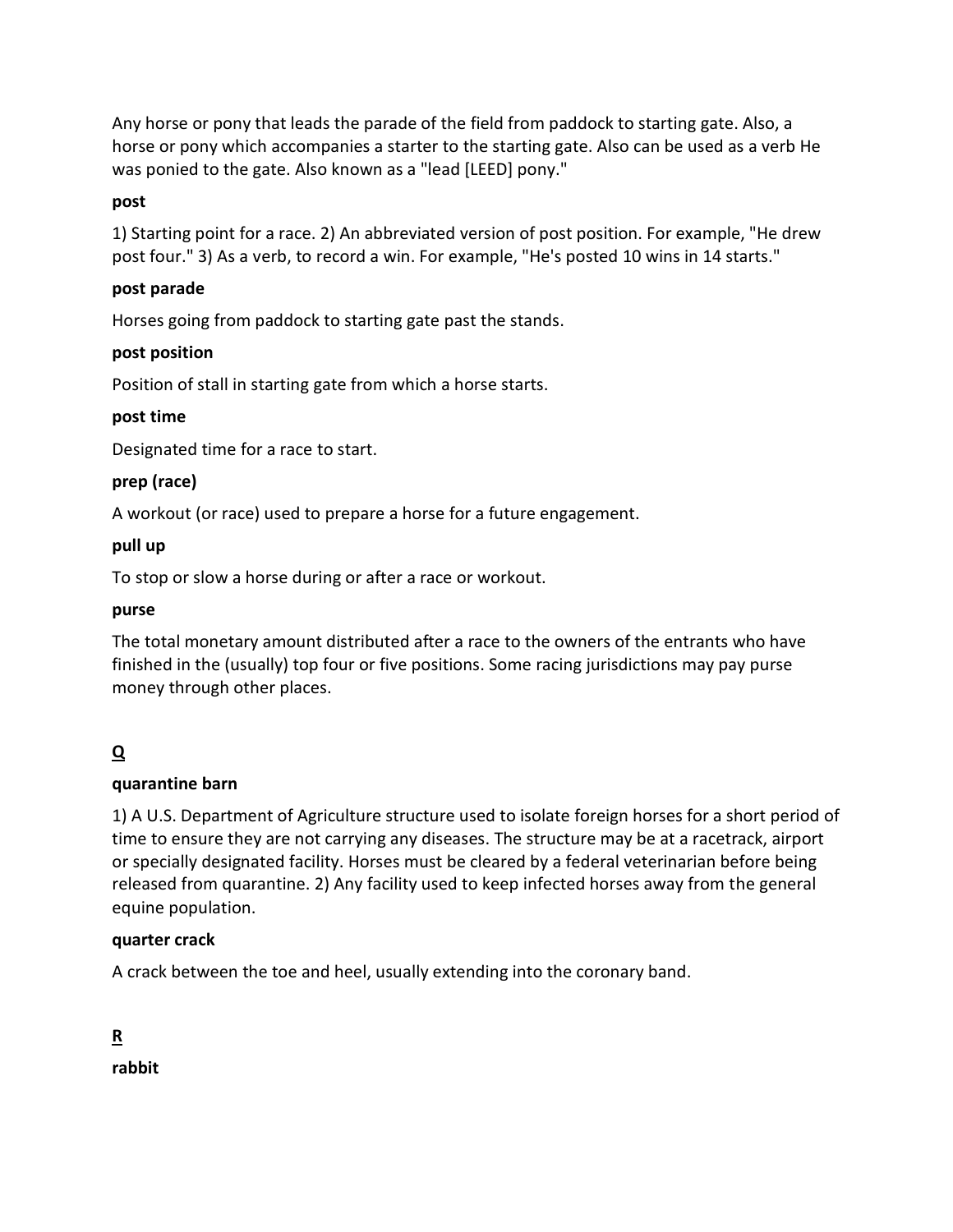A speed horse running as an entry with another, usually come-from-behind horse. The rabbit is expected to set a fast pace to help the chances of its stablemate.

### **racing secretary**

Official who drafts conditions of races and assigns weights for handicap events.

# **radiograph**

The picture or image on film generated by x-rays.

# **rail**

The barrier on either side of the racing strip. Sometimes referred to as the "fence."

# **refuse**

1) When a horse will not break from the gate. 2) In jumping races, balking at a jump.

# **reins**

Long straps, usually made of leather, that are connected to the bit and used by the jockey to control the horse.

### **reserve**

A minimum price, set by the consignor, for a horse in a public auction. For example, "The horse did not reach its reserve."

# **respiratory system**

Organ system responsible for gas exchange from nostrils to lungs.

# **ride short**

Using short stirrups.

# **ridgling ("rig")**

A term describing either a cryptorchid or monorchid. Also spelled "ridgeling."

# **RNA**

"Reserve not achieved." See reserve.

# **roan**

A horse color where the majority of the coat of the horse is a mixture of red and white hairs or brown and white hairs. The mane, tail and legs may be black, chestnut or roan unless white markings are present. Starting with foals of 1993, the color classifications gray and roan were combined as "roan or gray." See gray.

# **rogue**

Ill-tempered horse.

# **route**

Broadly, a race distance of longer than 1-1/8 miles.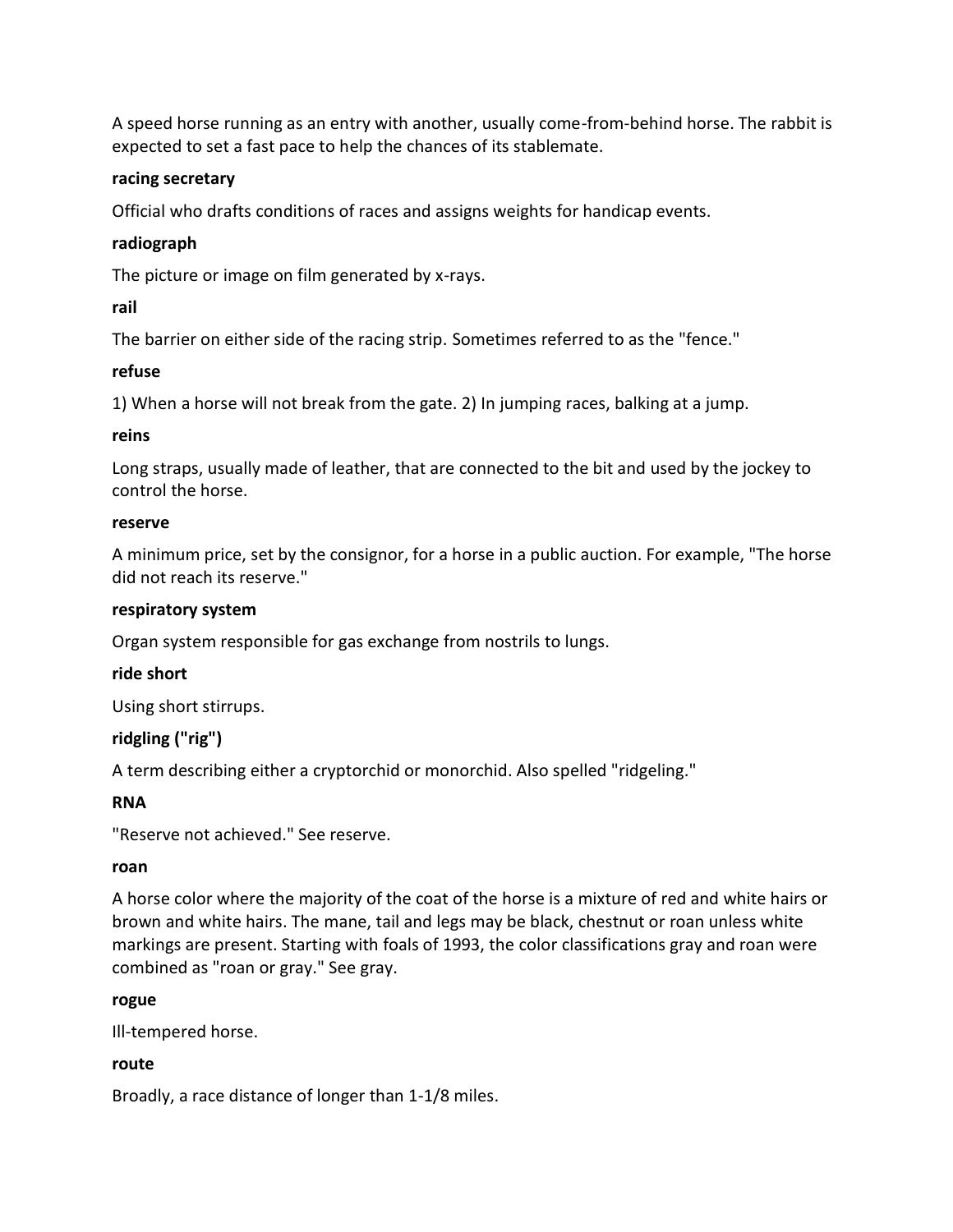#### **router**

Horse that performs well at longer distances.

# S

# **saddle**

A Thoroughbred racing saddle is the lightest saddle used, weighing less than two pounds.

### **saddle cloth**

A cotton cloth which goes under the saddle to absorb sweat. It usually has the horse's program number and sometimes, in major races, its name.

### **saddle pad**

A piece of felt, sheepskin, or more usually, foam rubber, used as a base for the saddle.

### **schooling**

Process of familiarizing a horse with the starting gate and teaching it racing practices. A horse may also be schooled in the paddock. In steeplechasing, more particularly to teach a horse to jump.

### **schooling list**

List of horses eligible to school at the starting gate before being permitted to race.

### **scratch**

To be taken out of a race before it starts. Trainers usually scratch horses due to adverse track conditions or a horse's adverse health. A veterinarian can scratch a horse at any time.

### **second dam**

Grandmother of a horse. Also known as a "granddam."

### **set**

A group of horses being exercised together.

### **sex allowance**

Female horses (fillies and mares), according to their age and the time of year, are allowed to carry three to five pounds less when meeting males.

### **shadow roll**

A (usually sheepskin) roll that is secured over the bridge of a horse's nose to keep it from seeing shadows on the track and shying away from or jumping them.

### **shank**

Rope or strap attached to a halter or bridle by which a horse is led.

### **shedrow**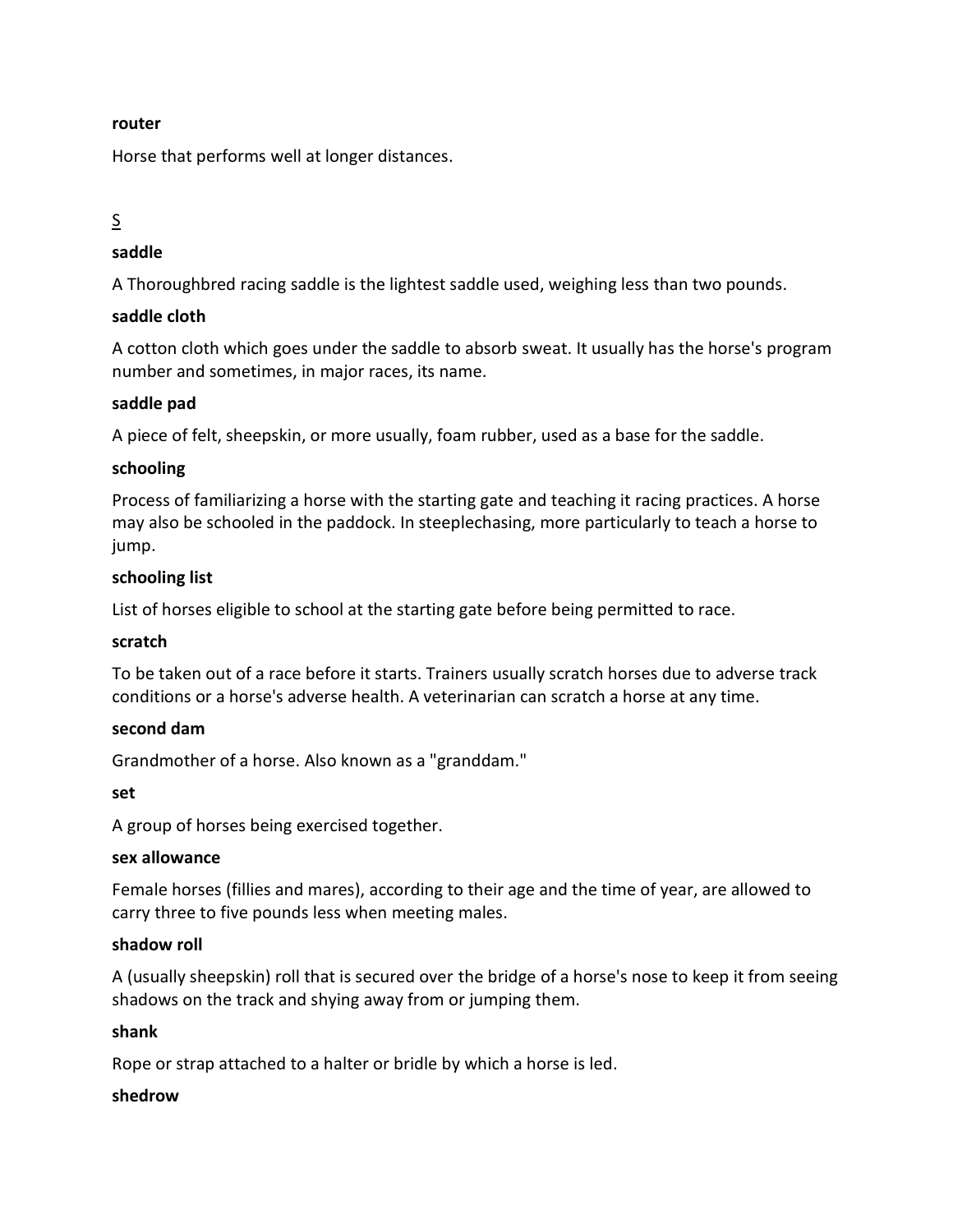Stable area. A row of barns.

### **shoulder**

Area located at the base of the neck, formed by the scapula and the humerus. The angle of the shoulder usually is the same as that of the foreleg pastern. The more "laid back" the shoulder is, the further out the forelegs can reach, producing an even, rhythmic motion. The heavily muscled shoulder area is one of two regions on the horse's body (the other being the hindquarters) that a jockey is permitted to touch with a whip.

### **show**

Third position at the finish.

# **silks**

Jacket and cap worn by riders to designate owner of the horse, or at some smaller tracks, to designate post positions (e.g., yellow for post position one, blue for two, etc.).

### **simulcast**

A simultaneous live television transmission of a race to other tracks, off-track betting offices or other outlets for the purpose of wagering.

# **sire**

1) The male parent. 2) To beget foals.

# **sloppy (track)**

A racing strip that is saturated with water; with standing water visible.

# **slow (track)**

A racing strip that is wet on both the surface and base.

# **snaffle bit**

See bit.

# **snip**

Small patch of white hairs on the nose or lips of a horse.

# **socks**

Solid white markings extending from the top of the hoof to the ankles.

# **soft (track)**

Condition of a turf course with a large amount of moisture. Horses sink very deeply into it.

# **sophomores**

Three-year-old horses. Called sophomores because age three is the second year of racing eligibility.

# **speed figure**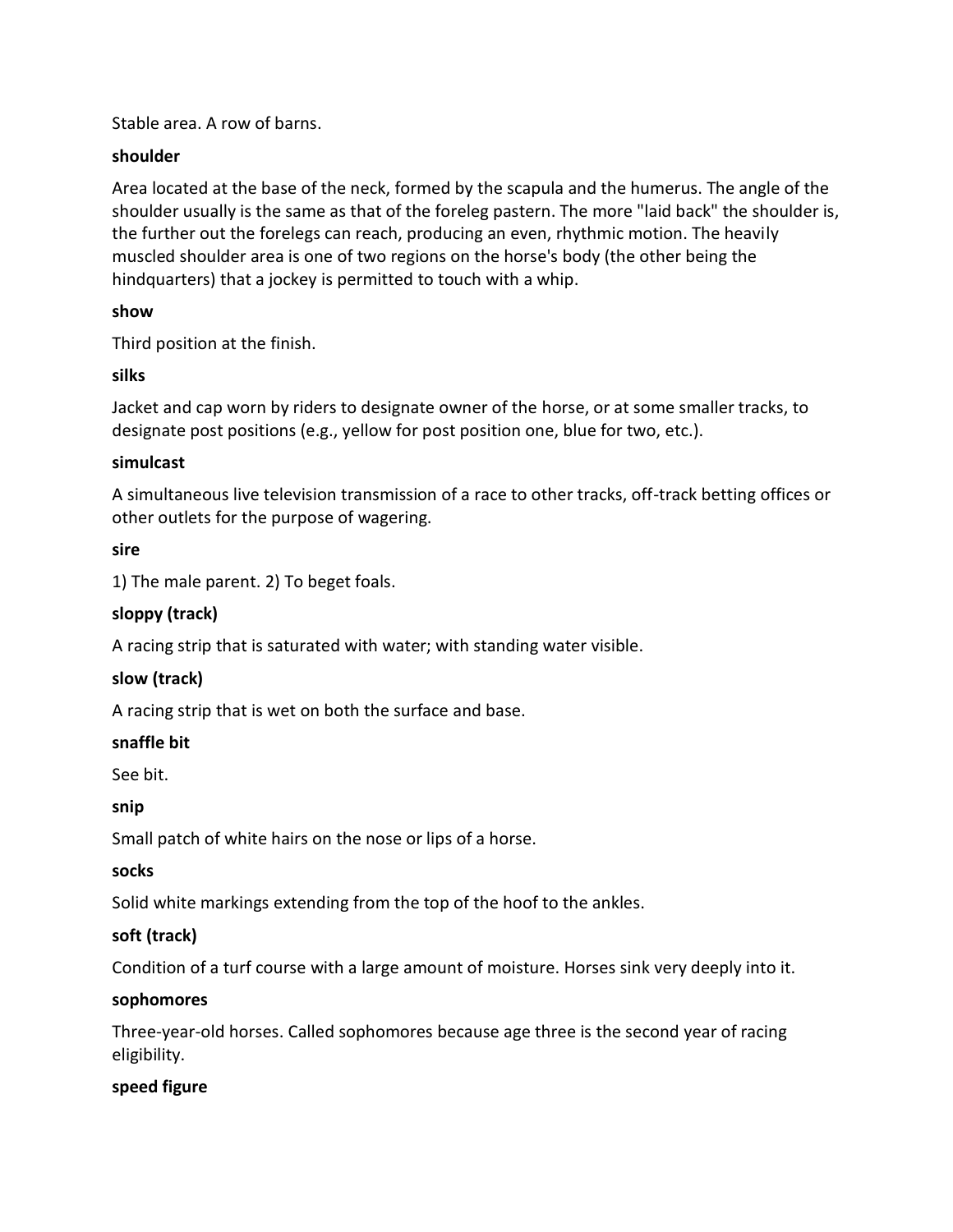A handicapping tool used to assign a numerical value to a horse's performance. See Beyer number.

# **splint**

1) Either of the two small bones that lie along the sides of the cannon bone. 2) The condition where calcification occurs on the splint bone causing a bump. This can result from response to a fracture or other irritation to the splint bone. A common injury is a "popped splint," see periostitis.

# **sprint**

Short race, less than one mile.

### **stakes**

A race for which the owner usually must pay a fee to run a horse. The fees can be for nominating, maintaining eligibility, entering and starting, to which the track adds more money to make up the total purse. Some stakes races are by invitation and require no payment or fee.

### **stakes-placed**

Finished second or third in a stakes race.

### **stakes horse**

A horse whose level of competition includes mostly stakes races.

### **stallion**

A male horse used for breeding.

### **stallion season**

The right to breed one mare to a particular stallion during one breeding season.

### **stallion share**

A lifetime breeding right to a stallion; one mare per season per share.

### **stall walker**

Horse that moves about its stall constantly and frets rather than rests.

### **standing bandages**

See bandage.

### **star**

1) Any of a number of white markings on the forehead. (The forehead is defined as being above an imaginary line connecting the tops of the eyes.) 2) A type of credit a horse receives from the racing secretary if it is excluded from an over-filled race, giving it priority in entering future races.

### **starter**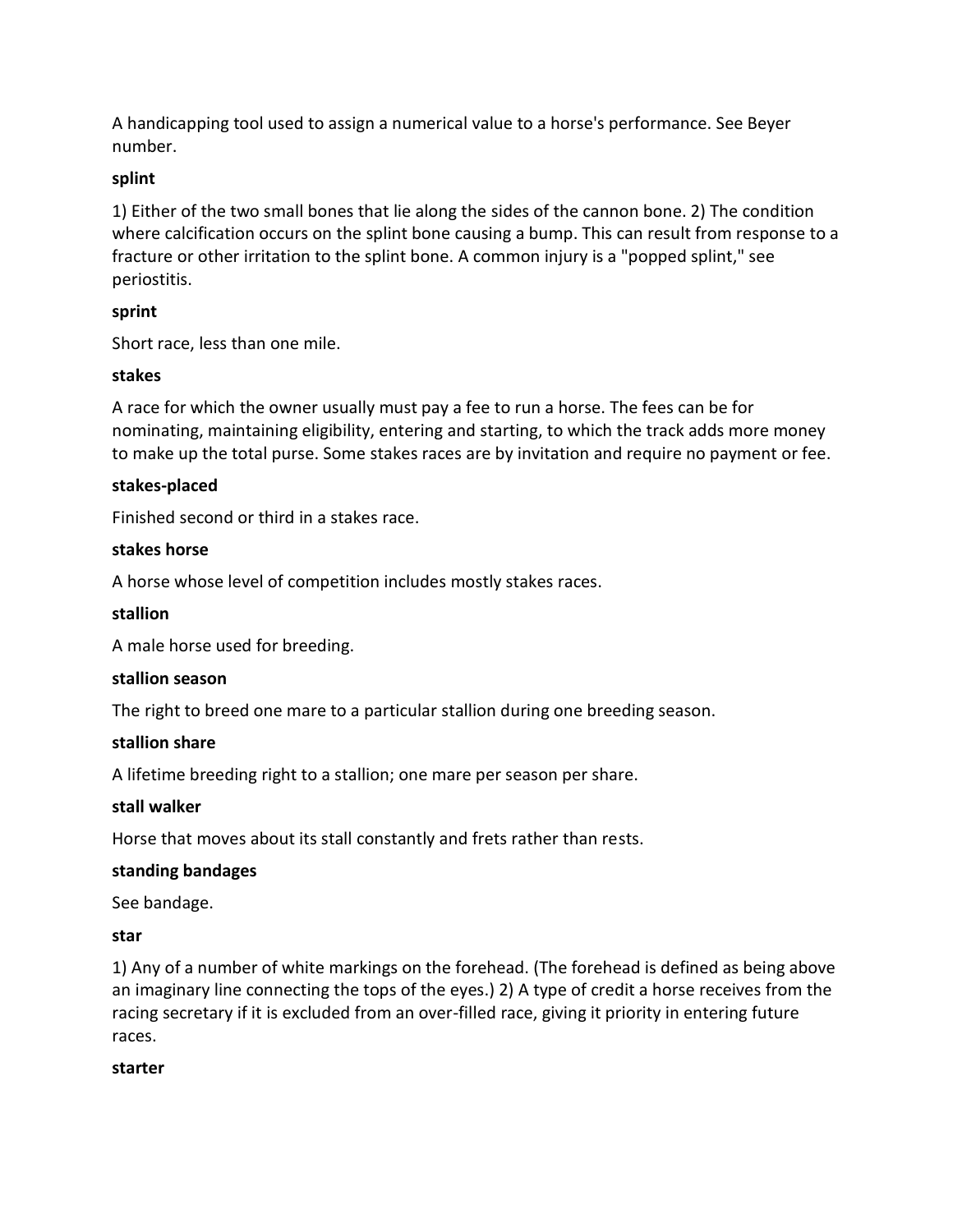1) An official responsible for ensuring a fair start to the race, the starter supervises the loading of horses into the starting gate through a gate crew. He/she also has control of the opening the gate. 2) A horse that is in the starting gate when the race begins, whether he runs or not.

### **starter race**

An allowance or handicap race restricted to horses that have started for a specific claiming price or less.

### **starting gate**

Partitioned mechanical device having stalls in which the horses are confined until the starter releases the stalls' confined front doors to begin the race.

### **state-bred**

A horse bred in a particular state and thus eligible to compete in races restricted to state-breds.

#### **stayer**

A horse that can race long distances.

#### **steadied**

A horse being taken in hand by its rider, usually because of being in close quarters.

#### **steeplechase**

A race in which horses are required to jump over a series of obstacles on the course. Also known as a "chase."

#### **step up**

A horse moving up in class to meet better competition.

#### **stewards**

Officials of the race meeting responsible for enforcing the rules of racing.

### **stifle**

The large joint above the hock which is made up by the femur, the patella and the tibia.

#### **stirrups**

Metal "D"-shaped rings into which a jockey places his/her feet. They can be raised or lowered depending on the jockey's preference. Also known as "irons."

### **stockings**

Solid white markings extending from the top of the hoof to the knee or hock.

### **(home) stretch**

Final straight portion of the racetrack to the finish.

### **stride**

Manner of going. Also, distance covered between successive imprints of the same hoof.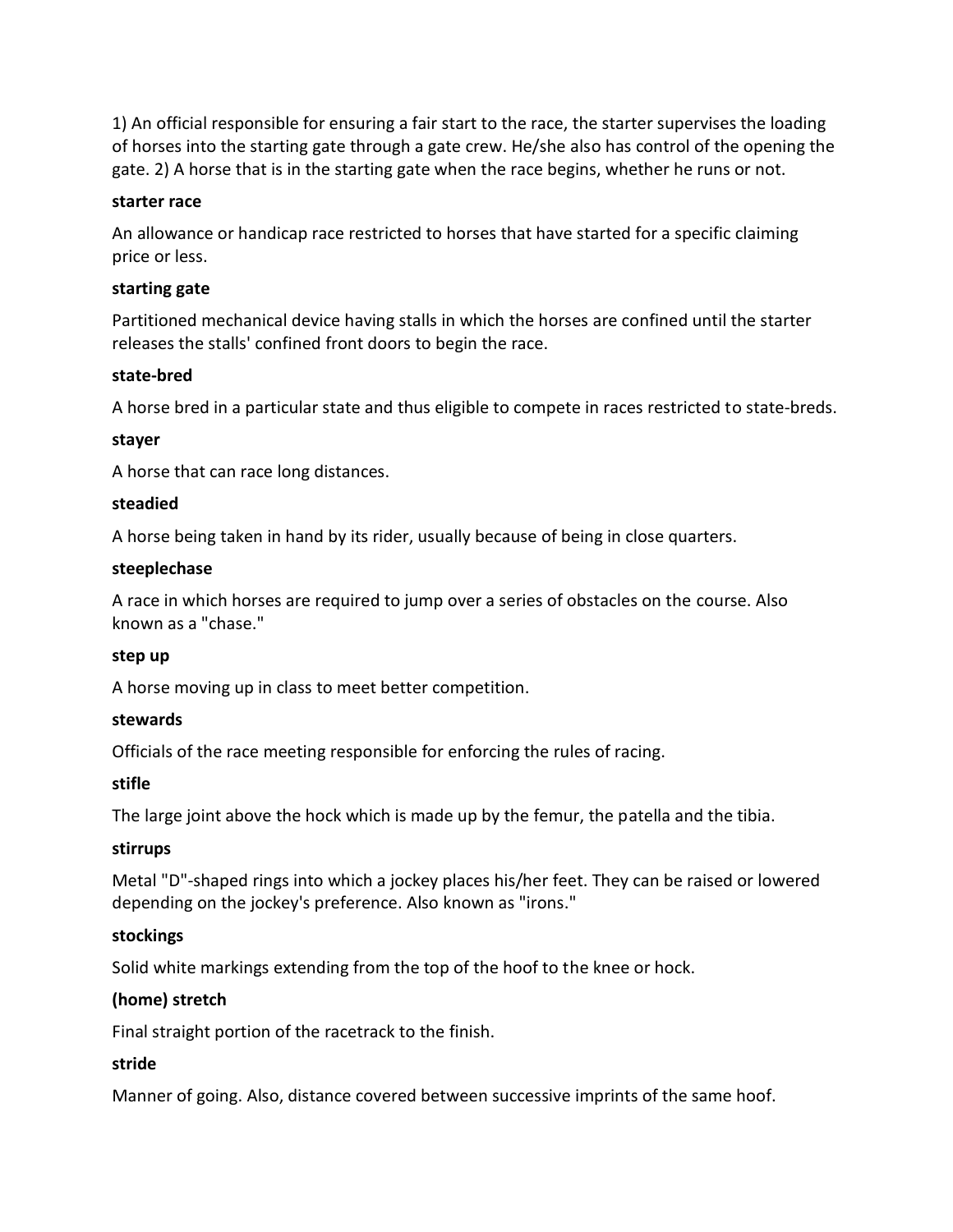### **stripe**

A white marking running down a horse's face, starting under an imaginary line connecting the tops of the eyes.

### **stud**

1) Male horse used for breeding. 2) A breeding farm.

### **stud book**

Registry and genealogical record of Thoroughbreds, maintained by the Jockey Club of the country in question. Use lower case when describing a generic stud book, all words, including "The," are capitalized when describing "The American Stud Book."

### **suckling**

A foal in its first year of life, while it is still nursing.

### **superficial flexor tendon**

Present in all four legs, but injuries most commonly affect the front legs. Located on the back (posterior) of the front leg between the knee and the foot and between the hock and the foot on the rear leg. The function is to flex the digit (pastern) and knee (carpus) and to extend the elbow on the front leg and extend the hock on the rear leg. Functions in tandem with the deep flexor tendon.

### **suspensory ligament**

Originates at the back of the knee (front leg) and the back of the top part of the cannon bone (hind leg), attaching to the sesamoid bones. The lower portion of the ligament attaches the lower part of the sesamoid bones to the pastern bones. Its function is to support the fetlock. The lower ligaments that attaches the sesamoid bone to the pastern bones are the distal sesamoidean ligaments.

### **swayback**

Horse with a prominent concave shape of the backbone, usually just behind the withers (saddle area). Scoliosis.

# **T**

# **tack**

1) Rider's racing equipment. Also applied to stable gear. 2) As a verb, a jockey, including his/her equipment, as in "He tacks 112 pounds."

# **take (takeout)**

Commission deducted from mutuel pools which is shared by the track, horsemen (in the form of purses) and local and state governing bodies in the form of tax.

### **tattoo**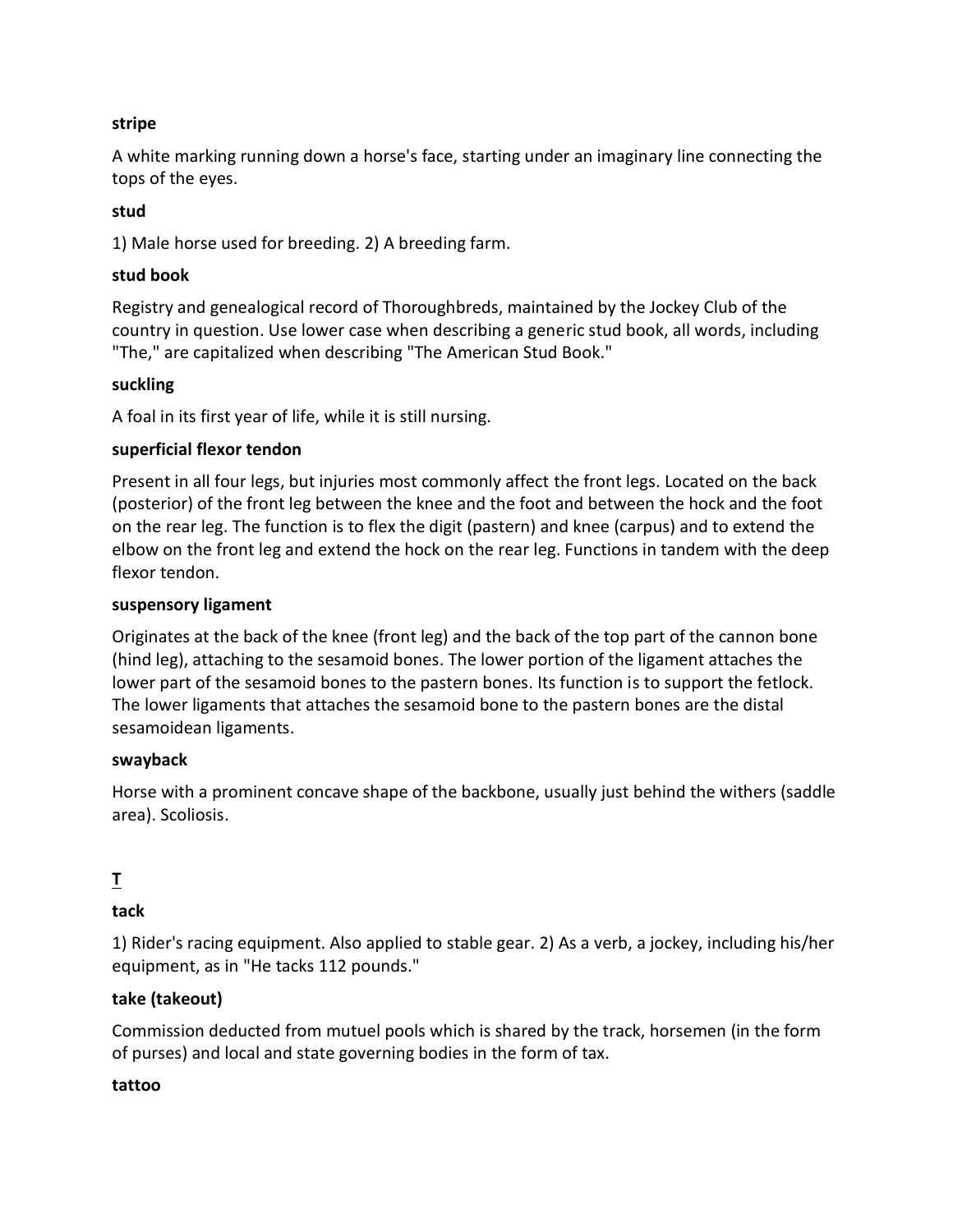A permanent, indelible mark on the inside of the upper lip used to identify the horse.

### **teaser**

A male horse used at breeding farms to determine whether a mare is ready to receive a stallion.

### **tendon**

Cords of strong, white (collagen) elastic fibers that connect a muscle to a bone or other structure and transmit the forces generated by muscular contraction to the bones.

# **Thoroughbred**

A Thoroughbred is a horse whose parentage traces back to any of the three "founding sires" the Darley Arabian, Byerly Turk and Godolphin Barb, and who has satisfied the rules and requirements of The Jockey Club and is registered in "The American Stud Book" or in a foreign stud book recognized by The Jockey Club and the International Stud Book Committee. Any other horse, no matter what its parentage, is not considered a Thoroughbred for racing and/or breeding purposes.

# **tongue tie**

Strip of cloth-type material used to stabilize a horse's tongue to prevent it from "choking down" in a race or workout or to keep the tongue from sliding up over the bit, rendering the horse uncontrollable. Also known as a "tongue strap."

# **top line**

1) A Thoroughbred's breeding on its sire's side. 2) The visual line presented by the horse's back.

# **totalizator**

An automated parimutuel system that dispenses and records betting tickets, calculates and displays odds and payoffs and provides the mechanism for cashing winning tickets. Often shortened to "tote."

# **tote board**

The (usually) electronic totalizator display in the infield which reflects up-to-the-minute odds. It may also show the amounts wagered in each mutuel pool as well as information such as jockey and equipment changes, etc. Also known as the "board."

# **track bias**

A racing surface that favors a particular running style or position. For example, a track bias can favor either front-runners or closers or horses running on the inside or outside.

# **track condition**

Condition of the racetrack surface. See fast; good; muddy; sloppy; frozen; hard; firm; soft; yielding; heavy.

# **trial**

In Thoroughbred racing, a preparatory race created in tandem with a subsequent, more important stakes race to be run a few days or weeks hence The Derby Trial.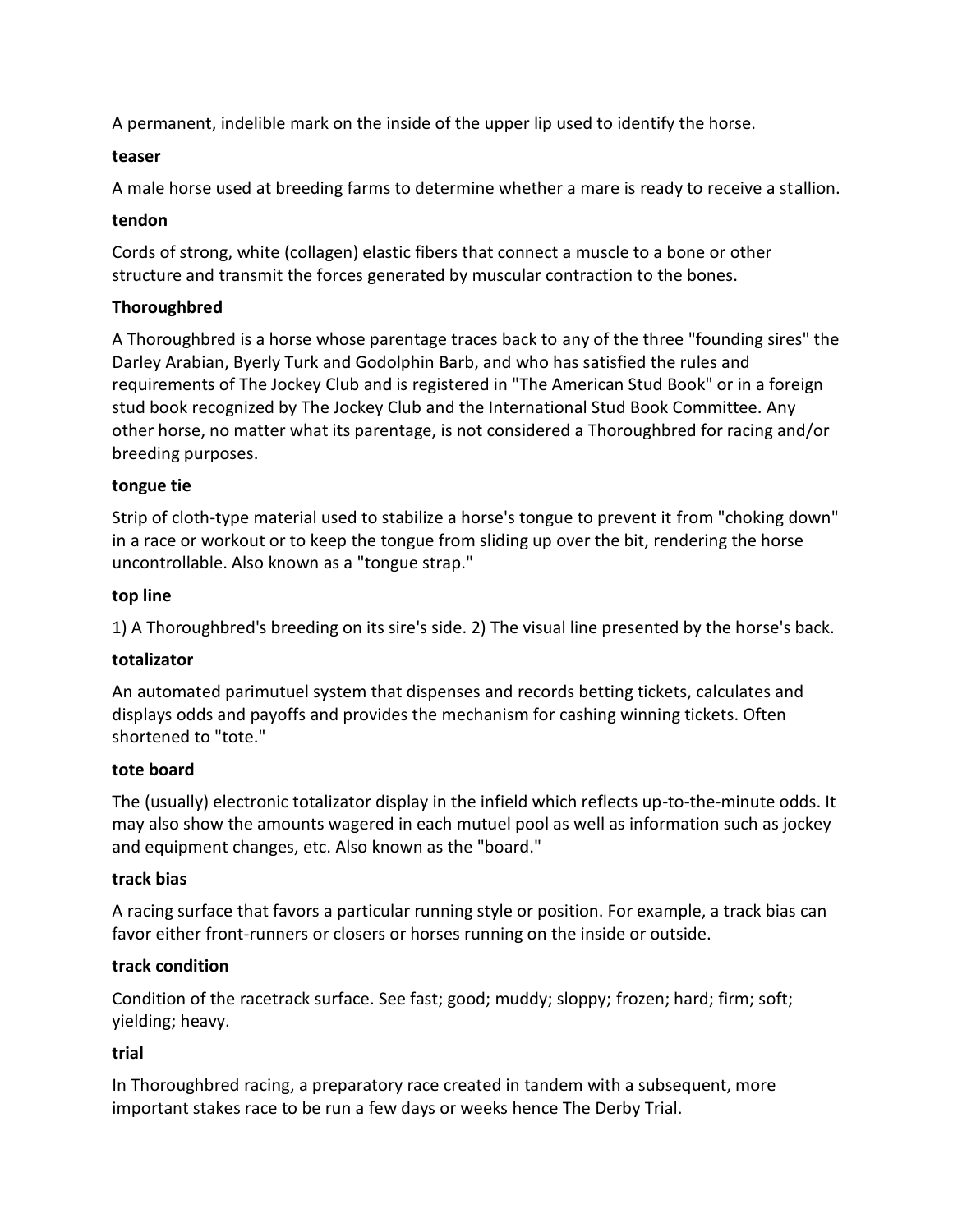# **trip**

An individual horse's race, with specific reference to the difficulty (or lack of difficulty) the horse had during competition, e.g., whether the horse was repeatedly blocked or had an unobstructed run.

### **Triple Crown**

Used generically to denote a series of three important races, but is always capitalized when referring to historical races for three-year-olds. In the United States, the Kentucky Derby, Preakness Stakes and Belmont Stakes. In England the 2,000 Guineas, Epsom Derby and St. Leger Stakes. In Canada, the Queen's Plate, Prince of Wales Stakes and Breeders' Stakes.

### **twitch**

A restraining device usually consisting of a stick with a loop of rope or chain at one end, which is placed around a horse's upper lip and twisted, releasing endorphins that relax a horse and curb its fractiousness while it is being handled.

# **tying up (acute rhabdomyolysis)**

A form of muscle cramps that ranges in severity from mild stiffness to a life-threatening disease. A generalized condition of muscle fiber breakdown usually associated with exercise. The cause of the muscle fiber breakdown is uncertain. Signs include sweating, reluctance to move, stiffness and general distress. See "Muscular Injuries" subsection of "Musculoskeletal System" in [veterinary supplement](https://www.equibase.com/newfan/glosvetsup.html) for a more detailed explanation.

# **U**

# **ultrasound**

1) Diagnostic ultrasound: a technique that uses ultrasonic waves to image internal structures. 2) Therapeutic ultrasound: a therapy to create heat and stimulate healing.

### **under wraps**

Horse under stout restraint in a race or workout to keep it from pulling away from the competition by too large a margin.

### **untried**

1) Not raced or tested for speed. 2) A stallion that has not been bred.

# **V**

# **valet**

A person employed by a racing association to clean and care for a jockey's tack and other riding equipment.

### **veterinarian**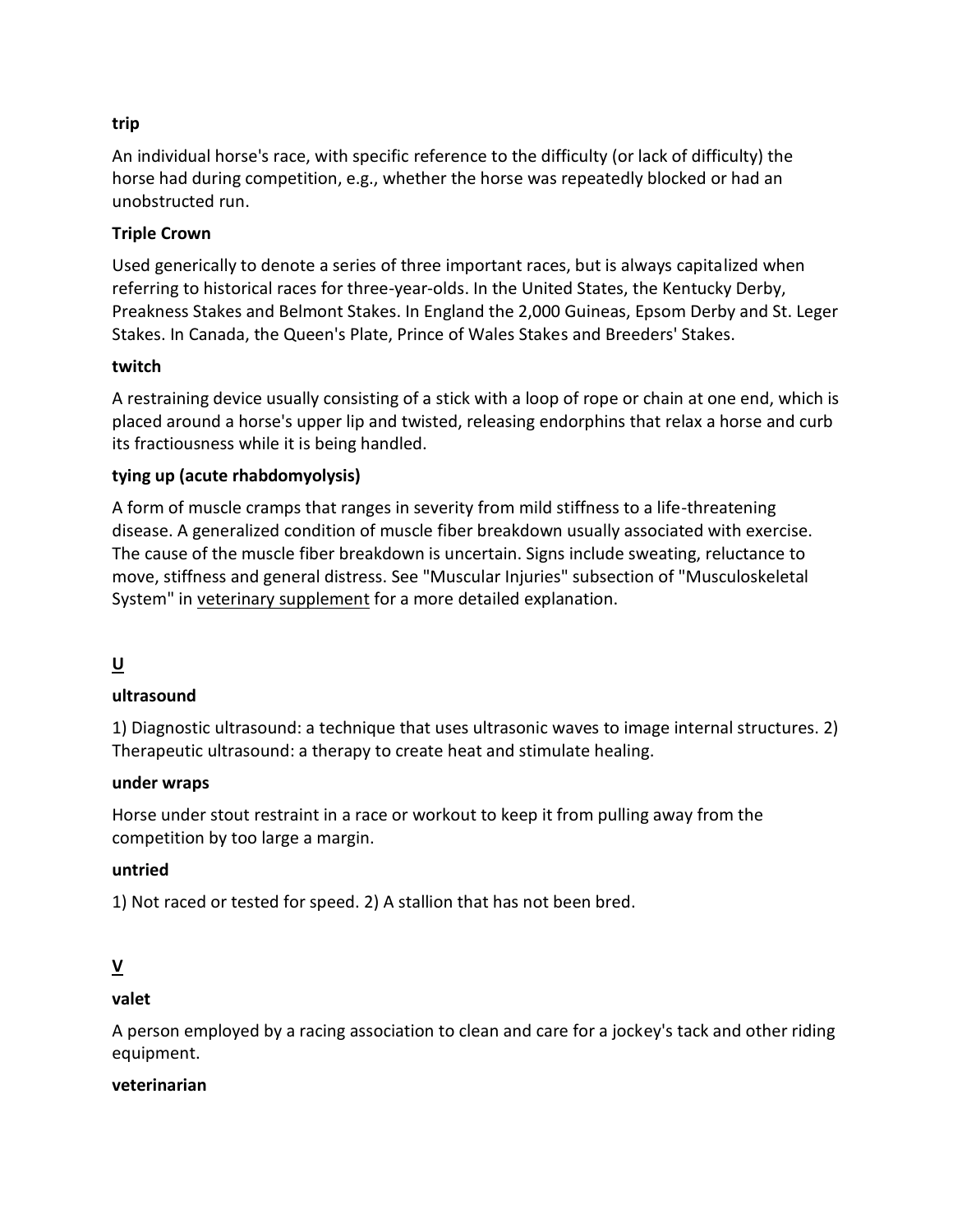*Commission* The commission (or board) veterinarian, sometimes referred to as the state veterinarian, is usually appointed by the state racing commission. This person serves as professional adviser and consultant to the State Racing Commission on veterinary matters including all regulatory aspects of the application and practice of veterinary medicine at the track. *Association* Sometimes referred to as the track veterinarian, this person is employed by the racing association and serves as a professional adviser and consultant to the racing association and its operational staff at the track. *Practicing* Private practitioner employed by owners and trainers on an individual case or contract basis.

# **W**

# **walkover**

A race in which only one horse competes.

# **washed out**

A horse that becomes so nervous that it sweats profusely. Also known as "washy" or "lathered (up)."

# **weanling**

A foal that is less than one-year-old that has been separated from its dam.

# **weigh in (out)**

The certification, by the clerk of scales, of a rider's weight before (after) a race. A jockey weighs in fully dressed with all equipment except for his/her helmet, whip and (in many jurisdictions) flak jacket.

# **weight-for-age**

An allowance condition in which each entrant is assigned a weight according to its age. Females usually receive a sex allowance as well. (Compare with a handicap race.)

# **white**

A horse color, extremely rare, in which all the hairs are white. The horse's eyes are brown, not pink, as would be the case for an albino.

# **wire**

The finish line of a race.

# **withers**

Area above the shoulder, where the neck meets the back.

# **work**

To exercise a horse by galloping a pre-determined distance.